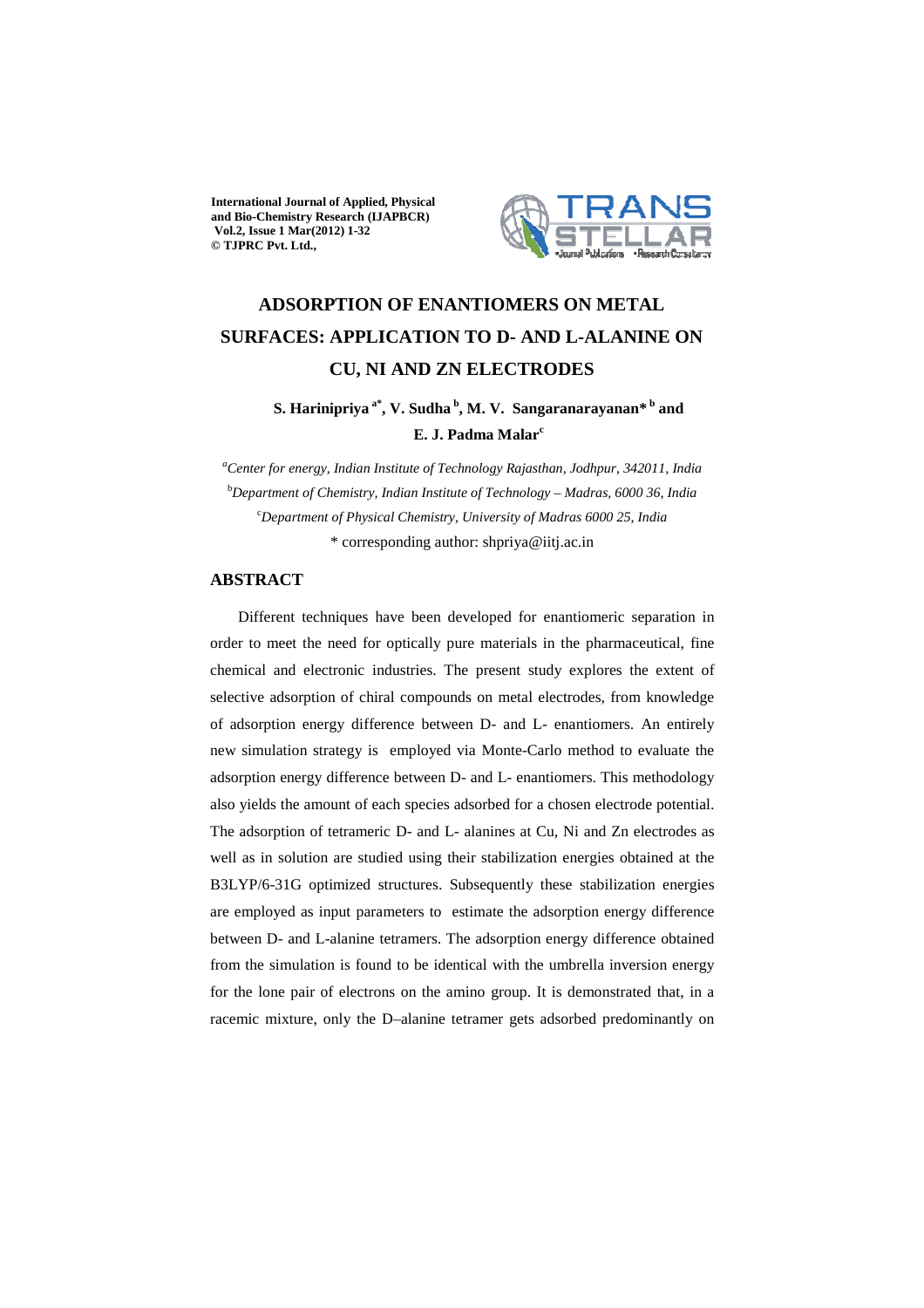Cu, Ni and Zn while the adsorption of the L–species is more facile than the D-form when the corresponding pure enantiomer is employed. The origin of the preferential adsorption of D-enantiomer from a racemic mixture is interpreted using the computation of the molar volumes of the optimized geometries. Thus the evaluation of the adsorption energy of chiral compounds on metal electrodes can lead to valuable predictions for separation of optically active pure enantiomers.

# **INTRODUCTION**

 Perpetual growth in annual demand for enantiomerically pure chiral compounds occurs in the chemical, biochemical and pharmaceutical industries[1], the main focus being the study of (i) enantiospecific heterogeneous catalysis, bio-functionality, bio-toxicity effects in biochemical phenomena and (ii) pharmaceuticals development and manufacturing, associated with different enantiomers in *vivo*. Initial interest in enantiospecific heterogeneous catalysis is traced to the study of Orito reaction [2], carried out nearly two decades ago, wherein cinchonidine was employed as a chiral modifier for platinum surfaces in  $±$  ketoester hydrogenation reactions. Subsequently the above reaction is applied to different reactants and modifiers[3]. An alternate approach in the development of technology for enantiospecific production of useful compounds is based on the chemistry of the metal catalyst itself, rather than the reactants and modifiers chosen. The examination and initial nomenclature suggestions for chiral surface sites on metal surfaces such as the chiral kinks associated with the Pt(643) surface may offer the key to enantiomeric selection in adsorbates. It was the pioneering work of Sholl[4] employing various crystal faces of Pt such as Pt(111) and Pt(643), on the behaviour of dimethylcyclopropane and limonene, through umbrella-sampled Monte Carlo (MC) simulation techniques that pointed out the feasibility of enantiomeric selection in adsorption and desorption studies. The results are in agreement with the analysis of Gellman et al [5]. which indicated that there should be appreciable experimentally detectable differences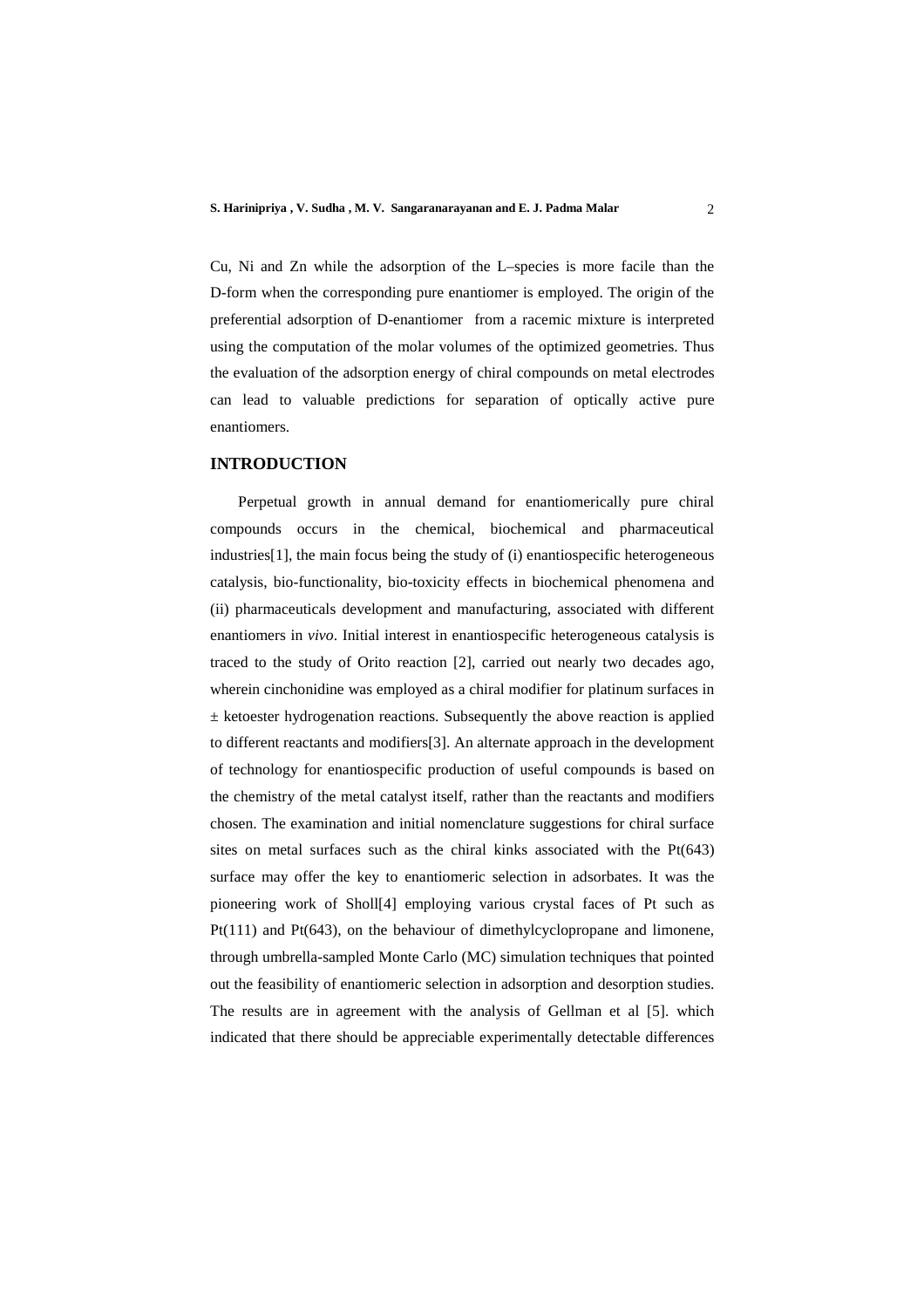#### **Adsorption of Enantiomers on Metal Surfaces: Application to D- and L-Alanine on Cu, Ni and Zn Electrodes**

in the enantiospecificity of the surface in the Temperature Programmed Desorption (TPD), at least for some compounds. Attard et al[6] provided complementary results pertaining to the theory of enantiospecificity on naturally chiral metal surfaces. The analysis of glucose adsorbed on a variety of Pt single crystal faces as working electrodes for voltammetric study led to large, clearly discernable results in the differing permutations of glucose enantiomers and surface chirality for a given crystal face. These results yielded a different nomenclature system for the chiral surfaces, a refinement on the projections made by Gellman et al. This work along with the corresponding nomenclature protocol is still dominant in the area of chiral metal surface chemistry.

 Hovarth and Gellman [7] observed that propylene oxide and methylcyclohexane underwent adsorption – desorption phenomena on chiral copper surfaces Cu(111) and Cu(643). Once again, for certain permutations of binding of species such as  $R$ –3–methylcyclohexane on Cu(643) surface, there are observable enantiospecific effects associated with the kink site. As mentioned earlier, another scenario of interest involves chiral molecules adsorbed on achiral surfaces such as the  $(100)$ ,  $(110)$ , or  $(111)$  face of an fcc crystal, for example glycine on Cu(001) surfaces [8]. It is also possible to induce chirality effects in pro-chiral molecules such as glycine adsorbed on achiral lattice faces. It was observed that the rate of deposition of adsorbate is a critical driving force in dictating the magnitude and nature of surface rearrangement.

 Apart from glycine, interfacial behaviour of other aminoacids such as alanine, aspargine, aspartic acid etc have also been studied. Zhao et al [8**]** have investigated the adsorption behavior of amino acids on the Cu(100) (or Cu(001 according to [8]). Amino acids with large alkyl groups characterized by carboxyl (L-aspargine) or carbonyl-amine (L-aspartic acid) do not organize into assembled patterns and domains on the surface. In contrast, other amino acids such as tryptophan exhibit organized assembly during adsorption. A typical analysis by Zhao et al demonstrated the self-assembly of L-tryptophan on Cu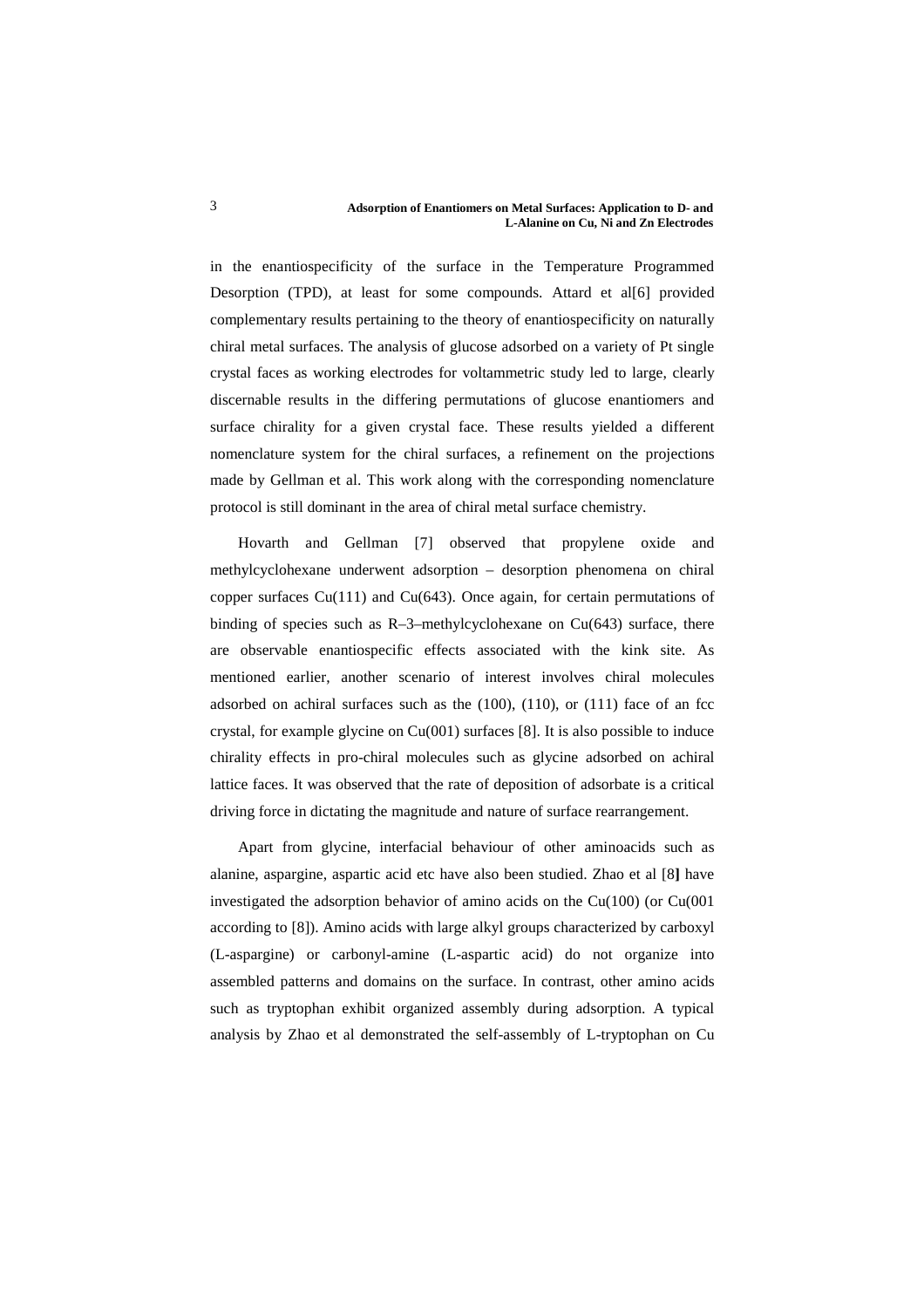(100) using Scanning Tunneling Microscopy (STM). The carboxyl group of the L-tryptophanate ions as well as the indole group bond to the Cu (100) surface with different monolayer coverage. The driving force for this behavior is attributed to hydrogen bonding between the ions, as well as  $\pi$ - stacking in parallel indole groups.

 A systematic study of adsorption of amino acids on different single crystals is especially crucial since (i) most organic molecules hitherto studied are either planar or rigid in contrast to amino acids which are flexible and chiral, possessing several active functional groups thus enabling us to explore the influence of different intermolecular and molecule-substrate interactions on self-assembly; (ii) proteins consisting of amino acids constitute nearly 50% of the dry mass of cells and hence understanding the adsorption mechanism of amino acids on inorganic surfaces is necessary for the development of biocompatible materials and (iii) proteins can impose order on mineral phases so as to produce the remarkable properties of bones, teeth and shells. For developing new materials, it is therefore imperative to commence the investigation of adsorption of amino acids on inorganic single crystal surfaces from an entirely new perspective. The advance of computing power and technology in recent years has allowed the application of Density Functional Theory (DFT) to larger systems, in more realistic timescales. This advance has prompted the collaboration of experimental and theoretical work at simultaneous or nearly simultaneous time frames. It is now well known that DFT in conjunction with experimental studies can play a valuable role in comprehending the adsorption behaviour of enantiomers on various substrates.

 In the present work, the stabilization energies of the tetrameric structures of D- and L- alanine at Cu, Ni and Zn electrodes as well as at the solution are studied with the help of molecular dynamics simulation using DFT calculations at B3LYP/6-31G level. A new simulation strategy is proposed for estimating the adsorption energy difference between D- and L-configurations using the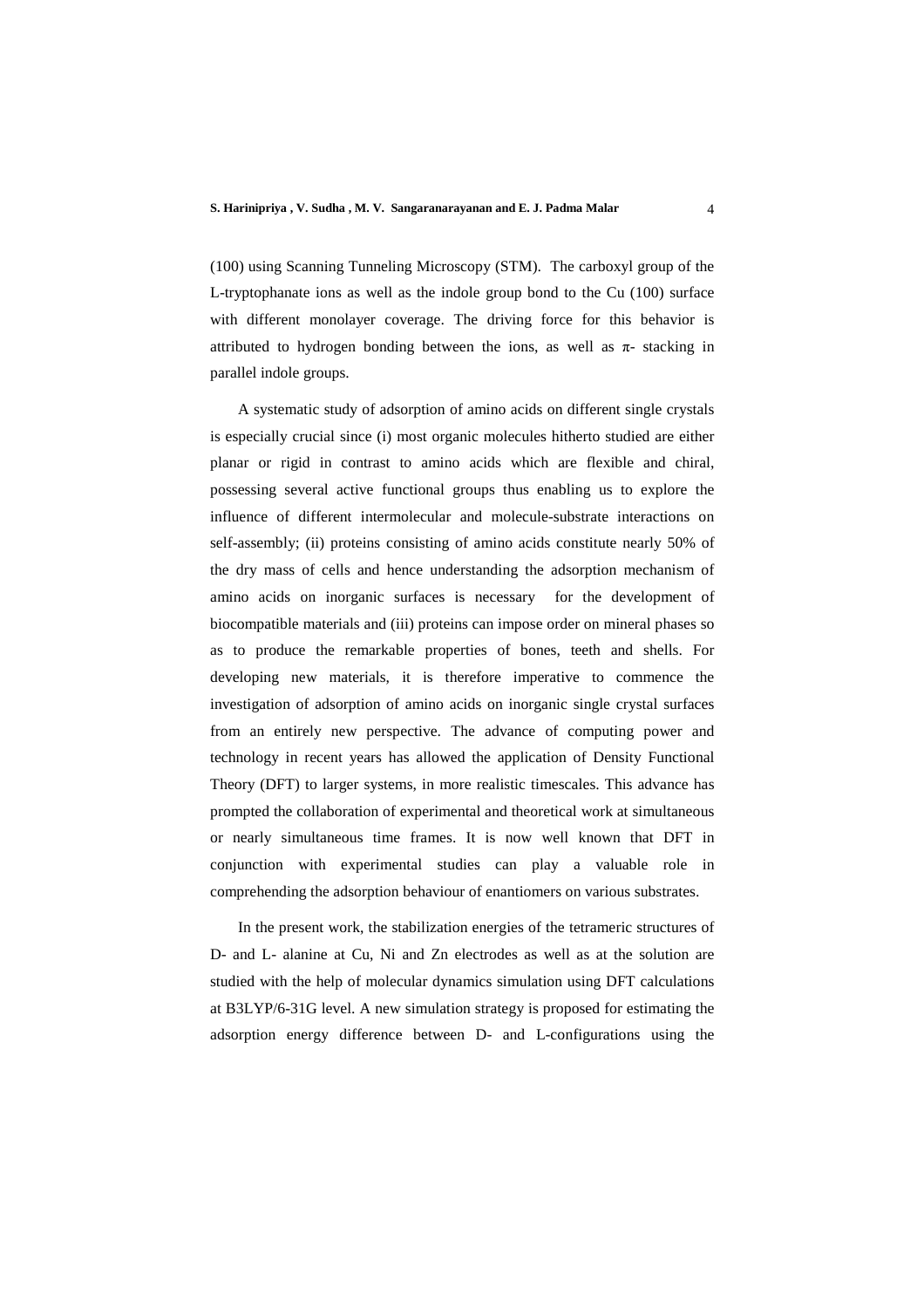stabilization energies as the input parameters. The present simulation technique also yields the amount of each species adsorbed for a chosen electrode potential.

# **SALIENT FEATURES OF THE METHODOLOGY**

### **Molecular Dynamics (MD) and Monte Carlo (MC) simulations**

 The MD simulation study for binding energies makes use of Hartree – Fock – Density Functional Theory (DFT) results obtained with Becke's threeparameter hybrid-exchange functional and the gradient-corrected non-local correlation functional of Lee, Yang and Parr (B3LYP)[9], using the Gaussian 03 software[10]. All electron calculations using the split valence basis set were performed at B3LYP/6-31G level. The floppy molecules under study exist in shallow potentials and extensive computer time is needed for structural optimization due to very slow convergence. We imposed stringent convergence criteria using SCF = TIGHT option, in order to achieve Self-Consistent- Field (SCF) convergence[11]. Because of the large amount of computer time required to arrive at the optimized geometries, the basis set for structural optimization was restricted at the split valence level 6-31G, although 6-31G\* basis set which includes polarization correction is known to be more accurate[11]. However, single point B3LYP/6-31G\*//B3LYP/6-31G calculations were done at the B3LYP/6-31G optimized geometries.

 The alanine molecules at the center of the cubic box were assumed to jump to a distance of 0.5 Å, on account of the applied potential ( $\phi_{\text{app}}$ ), along with its hydrogen bonded pairs and move progressively to the surface of the cube (representing the metal surface) and adsorb on the surface of the metal. The simulation is employed for obtaining (i) the number of molecules that arrive at the surface of the cube (metal) and (ii) the energy required for adsorption of each configuration employing the energy ratio as the criterion while generating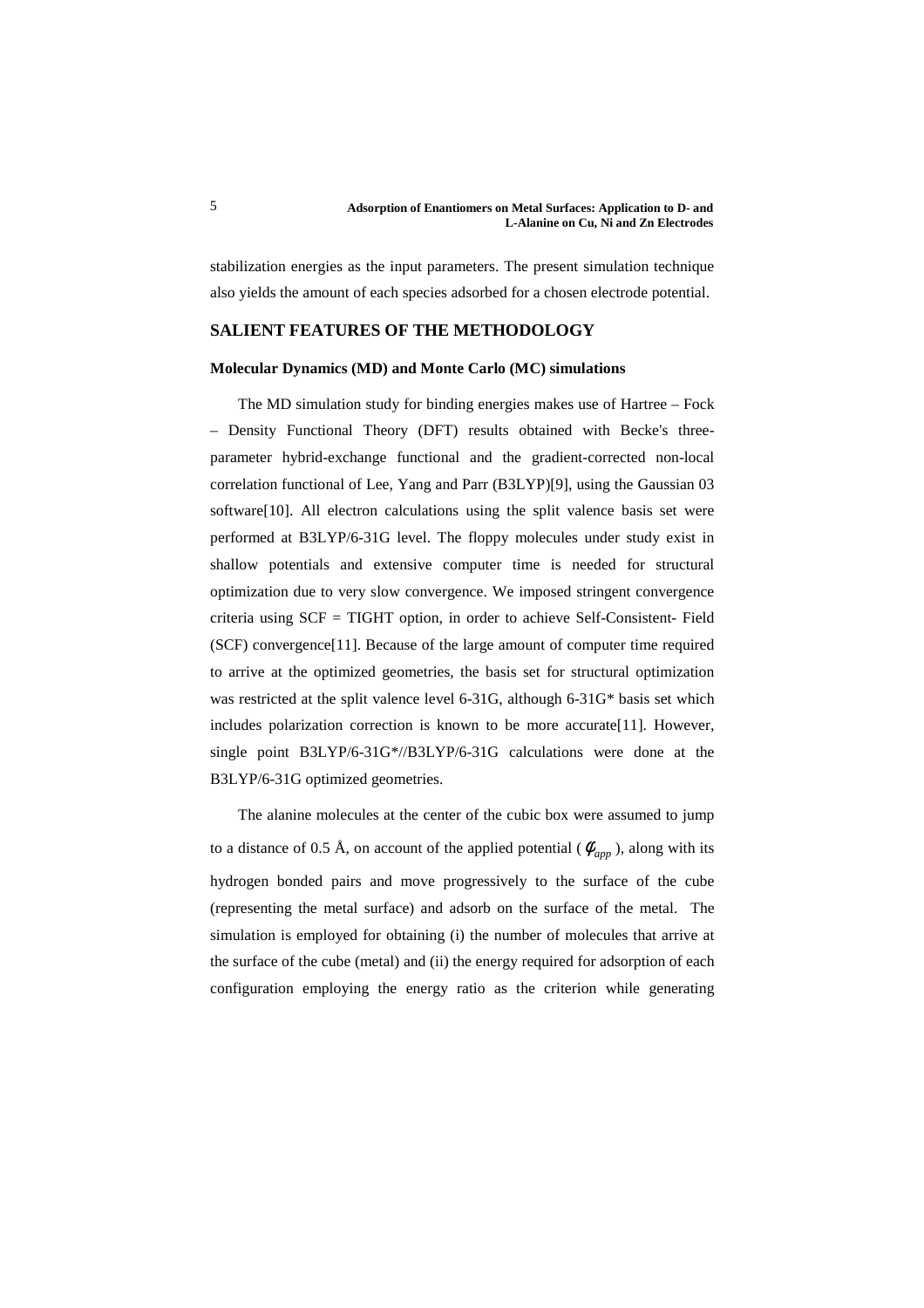random numbers for the analysis. From these values we arrive at the adsorption energy difference between the D- and L- species as shown below.

 The *essential* input parameters required for the present analysis are (i) the stabilization energies of the tetrameric D- and L- alanine in the bulk and at the metal electrode obtained by the DFT calculations and (ii) the conformation energy of the corresponding species on the metal surface. Using these two parameters, an explicit expression for the total energy required for the molecules to get adsorbed on the metal surface and their electrochemical potential at the metal surface are formulated. Before the simulation, the molecules are allowed to equilibrate for 0.03 pico sec, by rigidly allowing the molecules to move a particular distance ( $\Delta d$ ) in the time ratio  $t_{\text{exp}}/t_{\text{eq}}$ , see eqn (5).

# **SIMULATION DETAILS**

#### **(A) Molecular Dynamics Simulation**

 Since the lowest energy conformations are the main focus of the study, we generated the D- and L-alanine tetramer conformations with the maximum number of intermolecular H-bonds. Starting from the optimized monomer conformation (both L- and D-), the second, third and fourth alanine units were oriented such that maximum number of H-bonds exist between the alanines. These conformations were then subjected to complete structural optimization at B3LYP/6-31G level. The suitability of the DFT method to yield reliable predictions on H-bonding interactions is established in earlier studies[12-18]. Since the starting structures are chosen with maximum H-bonding interactions, the resulting optimized conformations are near the global minima. With the intermolecular H-bonding fixed, the conformational freedom in adopting different possible orientations with reference to the constituent alanine units is curtailed. At the optimized  $(D-ala)$ <sub>4</sub> and  $(L-ala)$ <sub>4</sub> geometries, the two metal atoms  $(M = Cu, Ni$  and Zn, as the case may be) were added and once again subjected to complete structural optimization. At the optimized geometries, we performed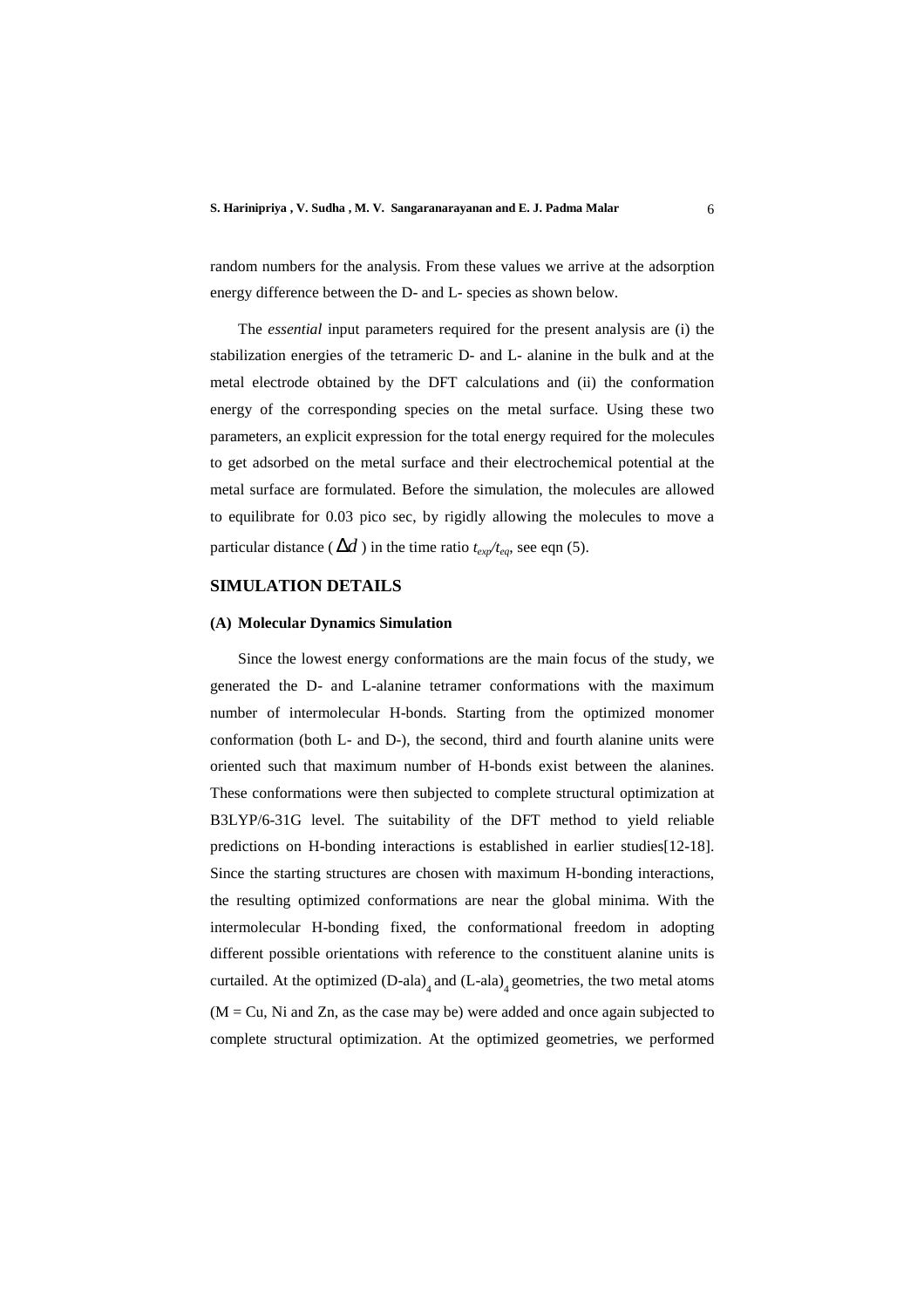natural bond orbital (NBO) analysis[19-21] and the covalent interactions were examined using covalent bond orders[22]. Vibrational frequencies were calculated at the B3LYP/6-31G optimized geometries to ascertain their true minima status. No imaginary vibrational frequencies were present and thus the optimized structures were confirmed to be true minima in the potential energy surface. Zero-point vibrational energies (ZPE) were scaled by a factor of 0.9614 which was found suitable for B3LYP/6-31G\* calculations[23]. Single point energy calculations were carried out at the B3LYP/6-31G\*//B3LYP/6-31G level by making use of the B3LYP/6-31G optimized geometries. The total energies and the zero-point vibrational energies are presented in Table S1 in the Supporting Information. Stabilization energy of a given system ∆*E* is obtained by subtracting the total energies of the components from the total energy of the system as shown below:

$$
\Delta E \left[ (D-\text{ala})_4 \right] = E \left[ (D-\text{ala})_4 \right] - 4xE(D-\text{ala}) \tag{1}
$$

$$
\Delta E \left[ (L-\text{ala})_4 \right] = E \left[ (L-\text{ala})_4 \right] - 4xE(L-\text{ala}) \tag{2}
$$

$$
\Delta E \left[ (D-\text{ala})_4 M_2 \right] = E[(D-\text{ala})_4 M_2] - 4xE(D-\text{ala}) - E(M_2)
$$
\n(3)

$$
\Delta E \left[ (L-\text{ala})_4 M_2 \right] = E[(L-\text{ala})_4 M_2] - 4xE(L-\text{ala}) - E(M_2) \tag{4}
$$

### **(B) Monte Carlo simulation**

 The simulation was carried out in the NTP ensemble and the system consisting of the alanine molecules was placed in a cubic box of length *l* Å. The simulation is performed for the chosen number density (molecules/ $\text{cm}^3$ ) of alanine. Boundary conditions were employed and the cube was confined (rigidly fixed) along z–axis. The molecules were initially placed at the center of the cube where it was equilibrated for 0.03 pico seconds whereas the experimental time for the molecules to feel the applied potential is 1 sec (vide infra) and allowed to move in x and y direction depending upon the initial displacement of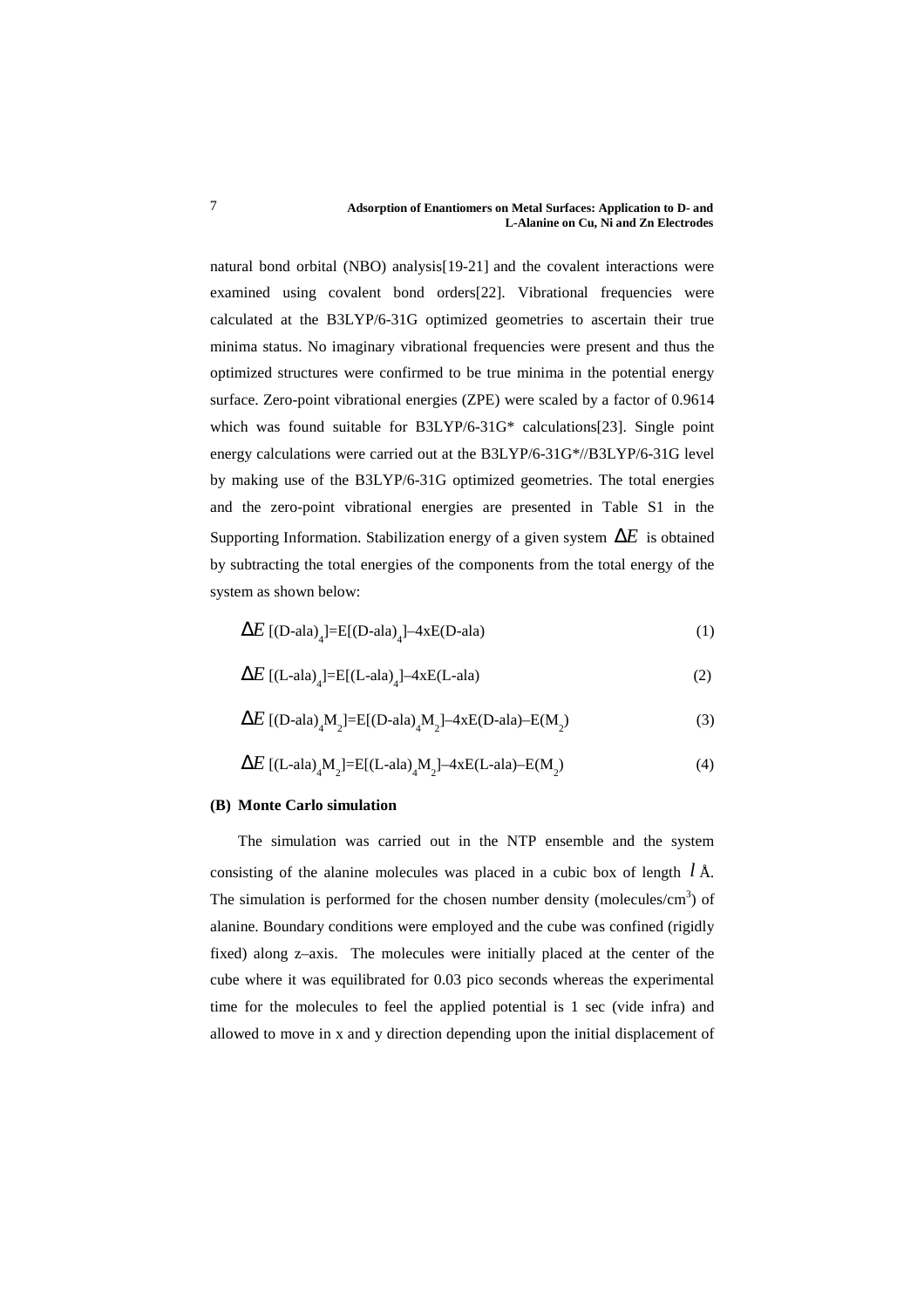the molecule. The distance  $(d_{total})$  traveled by the molecules will be half the length of the cube ( $d_{total} = l/2$ ).

## **Choice of input parameters for the Monte Carlo Simulation**

 (i) The mean displacement of each alanine molecule in every 0.03 pico secs is  $\Delta d$ . Initially, before applying external potential  $\phi_{app}$ ,  $\Delta d$  is assumed to be zero (the molecules are at the center of the cube). For every value of the applied potential ( $\phi_{\text{app}}$ ),  $\Delta d$  is calculated from an empirical expression

$$
\Delta d = \frac{t_{\rm exp}}{t_{\rm eq}} + \frac{x}{t_{\rm eq}} \tag{5}
$$

where  $x^{\prime}$  denotes the expected displacement of the molecules (here assumed as half of the hydrogen bonding distance  $(0.5A<sup>0</sup>)$  since in each displacement of the molecules the hydrogen bond is broken and formed simultaneously),  $t_{\text{exp}}$  being the experimental time of one sec[24] and  $t_{eq}$  is the equilibration time during simulation. The ratio *texp/teq* will provide the equilibration of the structures when the potential  $\phi_{\text{app}}$  is applied. Here the expected displacement is assumed to be half the hydrogen bonding distance, since the only driving force for the tetramer structures is the hydrogen bonding between the four individual molecules. The hydrogen bonding distance is divided by two since during the simulation the alanine tetramers are allowed to move in either of the two directions x and y. While  $\Delta d$  is the expected displacement for each alanine tetramer from its original position, the actual displacement  $'d'$  will be larger than this on account of the hydrogen–bonding between the four alanine molecules.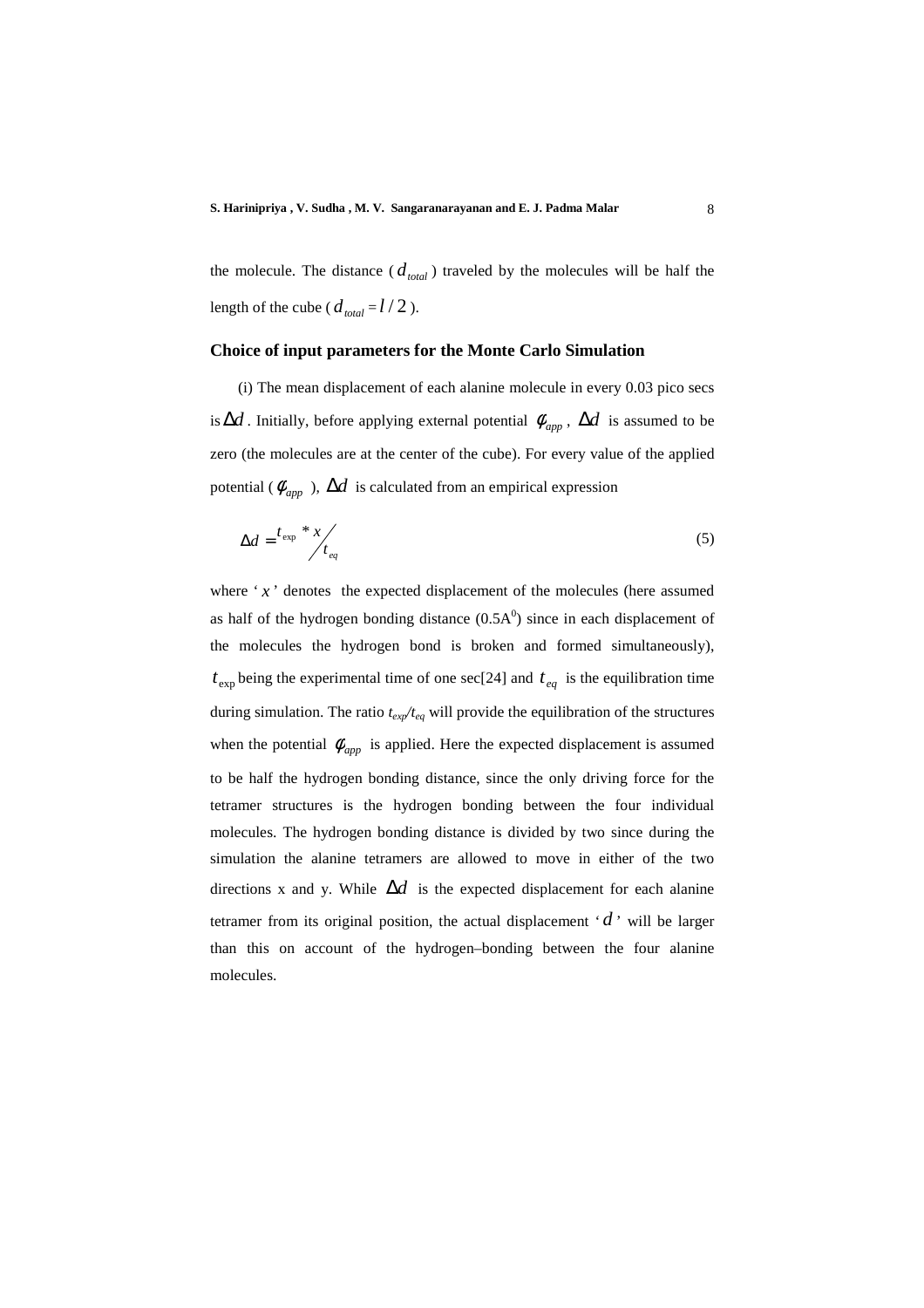Hence we write

$$
d = d_{HB} + \Delta d \tag{6}
$$

where  $d_{HB}$  is the hydrogen bonding distance (assumed to be equal to 1 A<sup>0</sup> in the simulation; although the hydrogen bonding distance may extend to  $2 \text{ A}^0$ , the latter value when employed leads to  $\sim 5\%$  difference in computed energies).

(ii) The energy  $(E_{mis})$  involved in the displacement of the tetramer from its original position to a new position inside the cubic box depends on (i) the total distance covered by the species for reaching the metal surface from its new position and (ii) the expected displacement on account of the applied potential.

Hence,  $E_{mis}$  can be written as

$$
E_{mis} = \left(\frac{\Delta d * \phi_{app}}{d_{totalrem}}\right) \tag{7}
$$

where  $d_{totalrem}$  is the remaining distance the molecules have to travel from their new position to reach the metal surface (surface of the cube) subsequent to applying the potential  $\phi_{app}$ .  $d_{totalrem}$  is expressed as

$$
d_{totalrem} = d_{total} - d \tag{8}
$$

(iii) the total energy involved in the orientation and the displacement of the tetramer from its initial position to the new position can now be written as

$$
E_{iD} = \left(\frac{E_{D-Ala} * d_{totalrem}}{d}\right) + E_{mis}
$$
\n(9)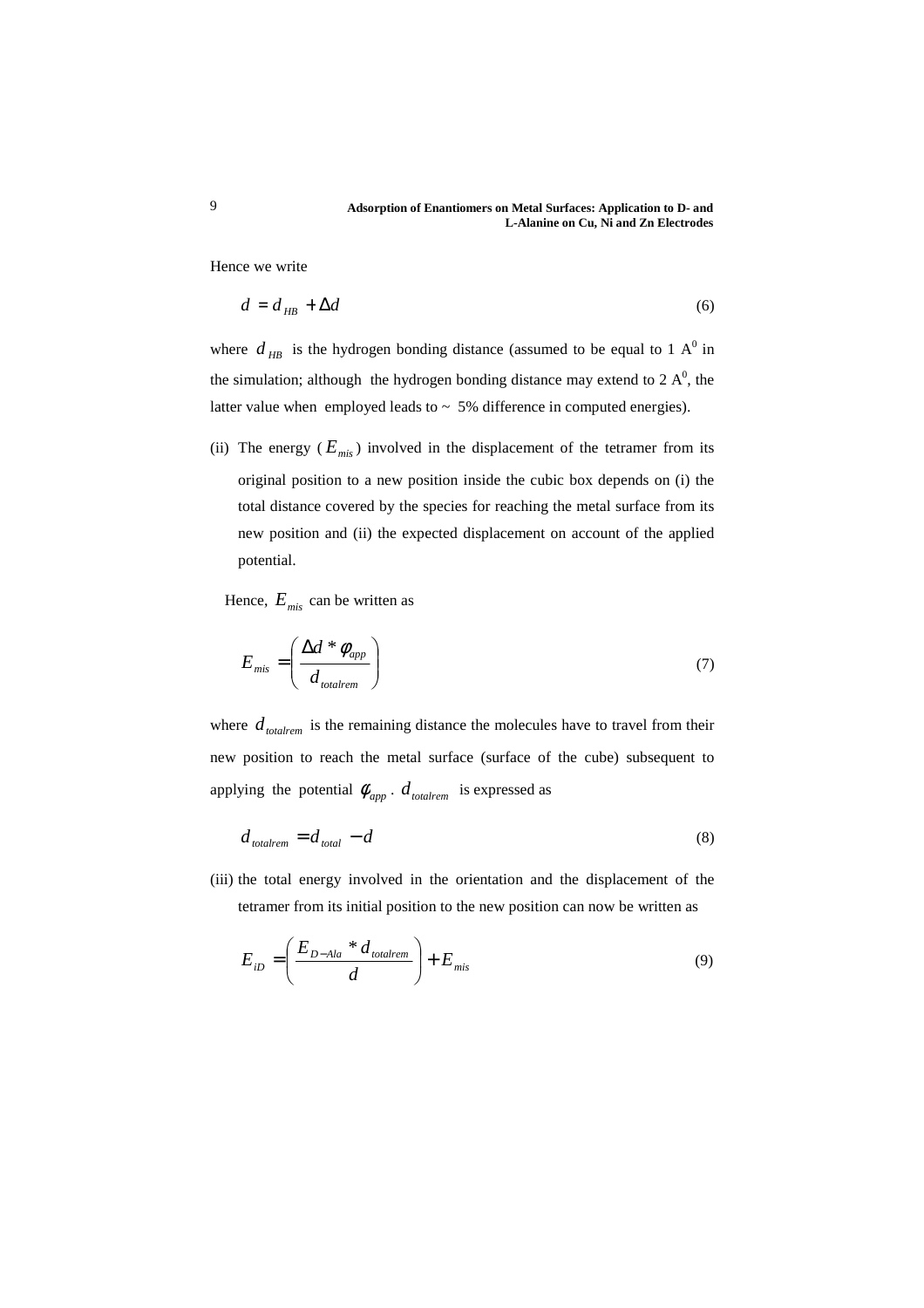**S. Harinipriya , V. Sudha , M. V. Sangaranarayanan and E. J. Padma Malar** 10

$$
E_{iL} = \left(\frac{E_{L-Ala} * d_{totalrem}}{d}\right) + E_{mis}
$$
\n(10)

where  $E_{D-Ala}$  and  $E_{L-Ala}$  are the stabilization energies for the tetramers of D- and L- alanine in bulk, respectively, for the chosen metal surface.

(iv) The electrochemical potentials involved in the adsorption process are represented as

$$
\mu_D = E_{iD} - \phi_{app} \tag{11}
$$

$$
\mu_L = E_{iL} - \phi_{app} \tag{12}
$$

where  $\mu_D$  and  $\mu_L$  refer to the electrochemical potential for D- and L-species respectively.

# **Simulation methodology**

 In order to obtain the number of alanine molecules that reach the surface of the cube (equivalently the metal surface) random numbers are generated employing energy criterion as follows:

$$
ir(j) > \exp(-(E_{iL} / E_{iD}))
$$
\n(13)

Eqn (13) yields the number of D- or L-alanine molecules reaching the metal surface. From the number of alanine molecules that reach the metal surface, the total energy required for their displacement from the center of the cube to the surface follows as

$$
E_{iconfD} = (N_{sur} / N_{D-Ala}) * E_{iD}
$$
 (14)

and

$$
E_{iconfL} = (N_{sur} / N_{L-Ala}) * E_{iL}
$$
 (15)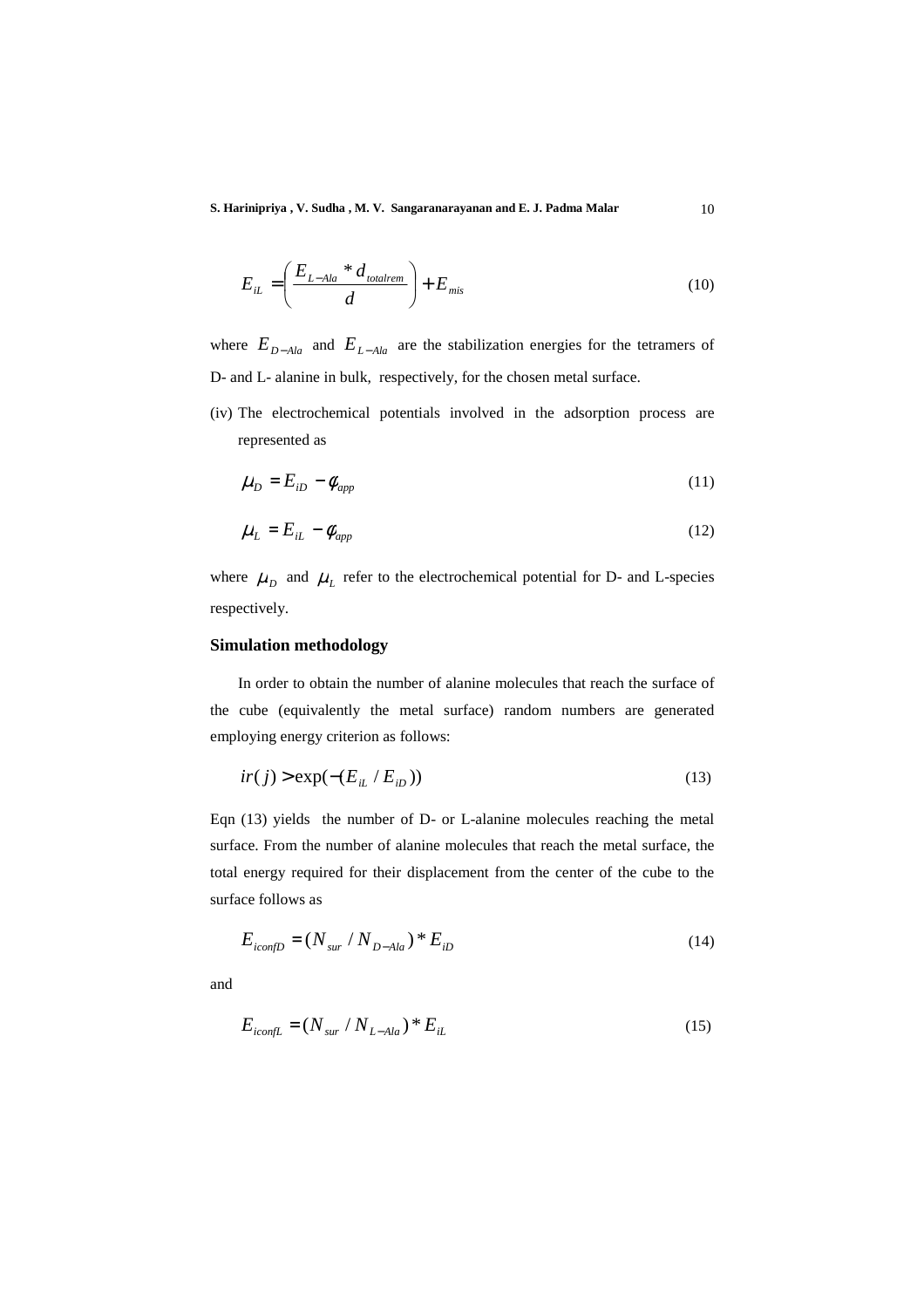where  $N_{sur}$  denotes the number of molecules reaching the surface while  $N_{D-Ala}$ and *NL-Ala* refer to the number of D- and L-alanine molecules after each displacement.  $E_{iconfD}$  and  $E_{iconfL}$  indicate respectively the adsorption energies of D- and L- alanine on the metal surface. However, for obtaining the number of D- or L- alanine molecules starting from a racemic mixture, the following energy criterion is employed:

$$
ir(jl) \ge \exp\left(\frac{-(E_{D-ala} + E_{totalD})}{E_{totalD}}\right) \tag{16}
$$

$$
ir(j2) \ge \exp\left(\frac{-(E_{L-\text{ala}} + E_{\text{total}})}{E_{\text{total}}}\right) \tag{17}
$$

 If the generated random number satisfies eqn 16, then D-alanine adsorbs on the metal surface,  $E_{totalD}$  being the adsorption energy of the D-alanine molecules obtained from eqns (13) and (14). On the other hand, if the generated random number satisfies eqn 17, then L-Alanine gets adsorbed,  $E_{total}$  being the adsorption energy of L-alanine on the metal. Scheme1 indicates the steps involved in the simulation methodology.

## **RESULTS AND DISCUSSION**

### **(A) Molecular dynamics simulation**

# **(i) Hydrogen bonding interactions in the tetrameric clusters of D-alanine and L – alanine**

 The fully optimized geometries of the tetrameric alanines shown in Figure 1 reveal the formation of three intermolecular H-bonds between the electropositive amino hydrogen of one of the D-alanines with the acceptor oxygen atom of neighboring D-alanine within the units  $D$ -ala<sub>1</sub>,  $D$ -ala<sub>2</sub> and  $D$ -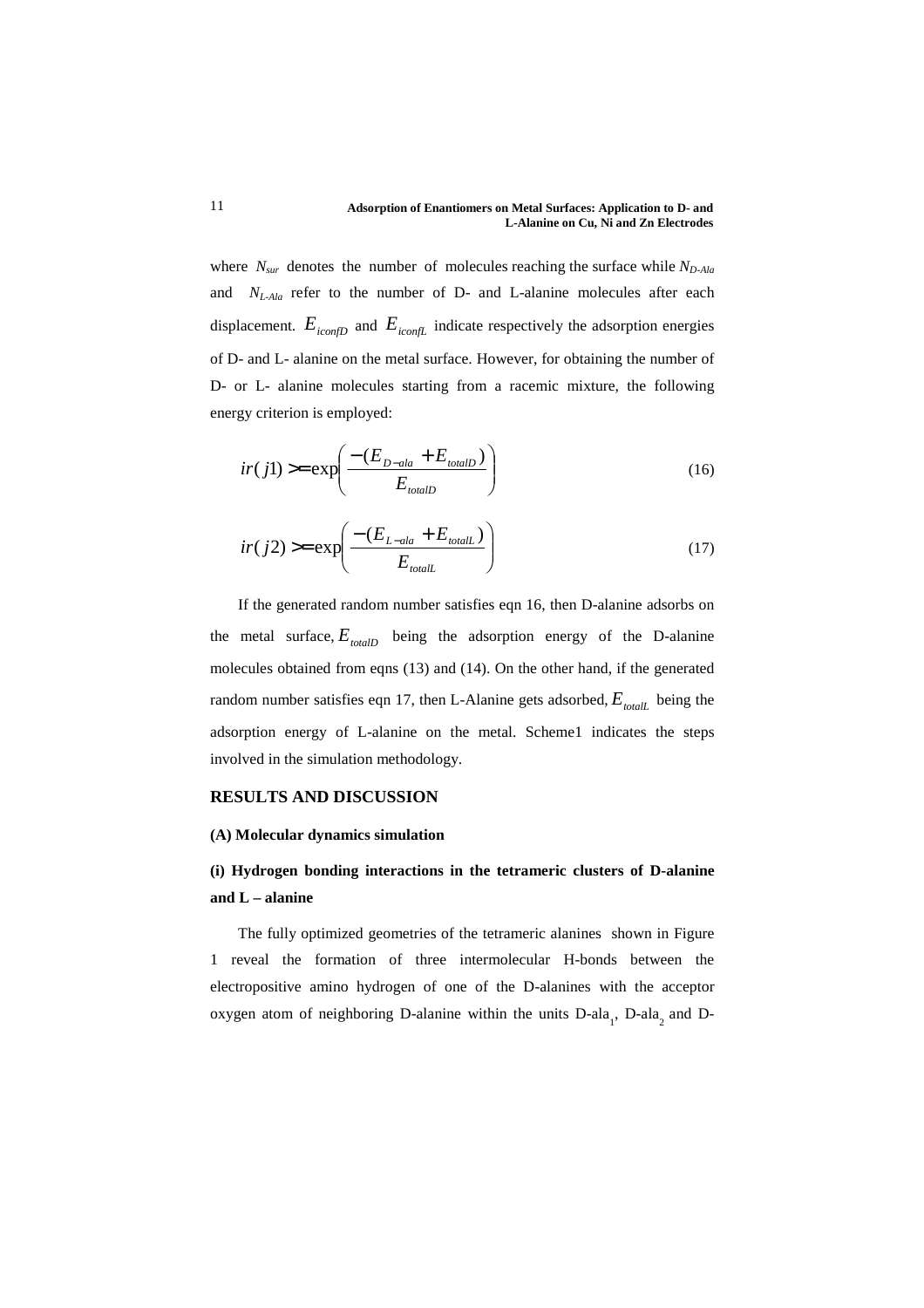ala<sub>3</sub>. Further, these structures indicate the existence of a strong interaction between the nitrogen of  $D$ -ala<sub>3</sub> and the carboxylic hydrogen of  $D$ -ala<sub>4</sub>. Eventually the hydrogen atom  $H_4$  is pulled towards the nitrogen of D-ala<sub>3</sub>, N<sub>3</sub>, leading to covalent bond formation with bond length of 1.092 Å, which is about 0.08 Å longer than the B3LYP/6-31G predicted N-H bond length in alanine. Similarly,  $N_4$  of D-ala<sub>4</sub> forms a covalent bond with the carboxylic hydrogen of D-ala<sub>3</sub>. Consequently the bond lengths between  $O_3$  and  $H_3$  as well as  $O_4$  and  $H_4$ are elongated to 1.568 and 1.534 Å respectively and are characteristic of H-bond formation. Thus there are 5 intermolecular H-bonds in the cluster of  $(D$ -ala)<sub>4</sub>. The lengths of these H-bonds lie in the range  $1.53 - 2.12$  Å and are shown in Figure 1 as broken lines. The bond angles D-H…A for these intermolecular Hbonding interactions are found to be 155-169° (Table 1). The directionality and the lengths of these H-bonds indicate moderately strong H-bonds. The formation of covalent bonds  $N_3$ - $H_4$  and  $N_4$ - $H_3$  causes considerable structural reorganization in the residues  $D$ -ala<sub>3</sub> and  $D$ -ala<sub>4</sub>. This reorganization leads to the formation of intramolecular H-bonds  $N_3H'...O_3$  in D-ala<sub>3</sub> and  $N_4H'...O_4$  in D-ala<sub>4</sub> with lengths of 2.02 and 1.93 Å respectively. These two H-bonds have bentstructures with bond angles of 109.5° and 113.9°, indicating that they are weak bonds. The stabilization energies listed in Table 3 shows that the hydrogen bonding interactions in the tetrameric D-alanine cluster increases the stability of the system by 34.0 kcal/mol relative to the four non-interacting D- alanine monomers, according to B3LYP/6-31G level calculations with ZPE correction. The stabilization energy is predicted to be -39.6 kcal/mol when ZPE correction is not taken into account. The results are consistent with the presence of 7 H-bonds in the cluster indicating that the average H-bond energy is 4.9 - 5.7 kcal/mol. However, B3LYP/6-31G\*// B3LYP/6-31G predict a smaller stabilization energy of -21.7 kcal/mol. The calculations suggest that in the tetramer of L-alanine, the geometry of the individual alanine molecules are not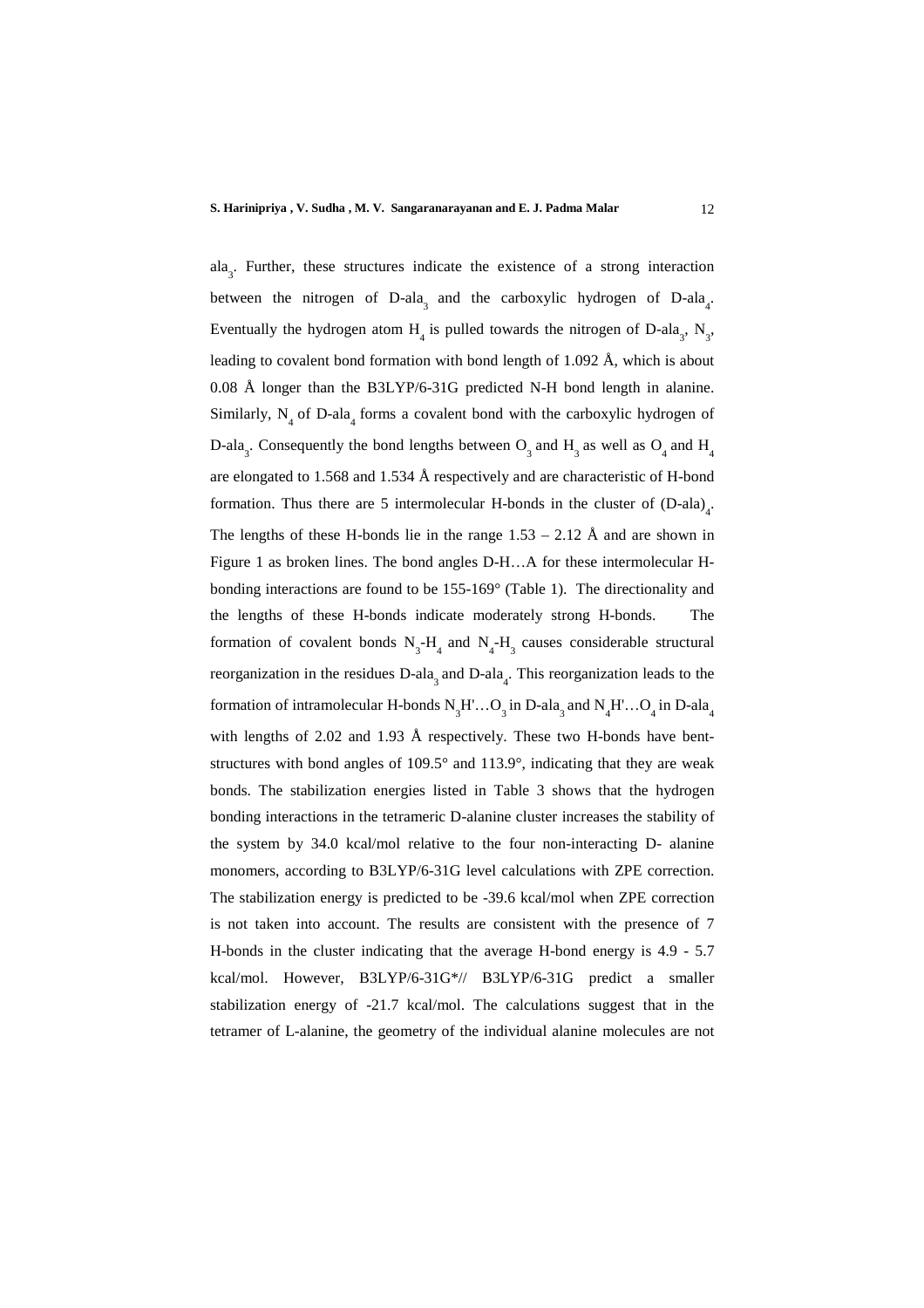altered significantly. From Figure 1, it is inferred that three intermolecular Hbonds contribute predominantly to the stability of the L-tetramer.

# **Scheme 1: Estimation of the adsorption energy difference between D and L alanine molecules**

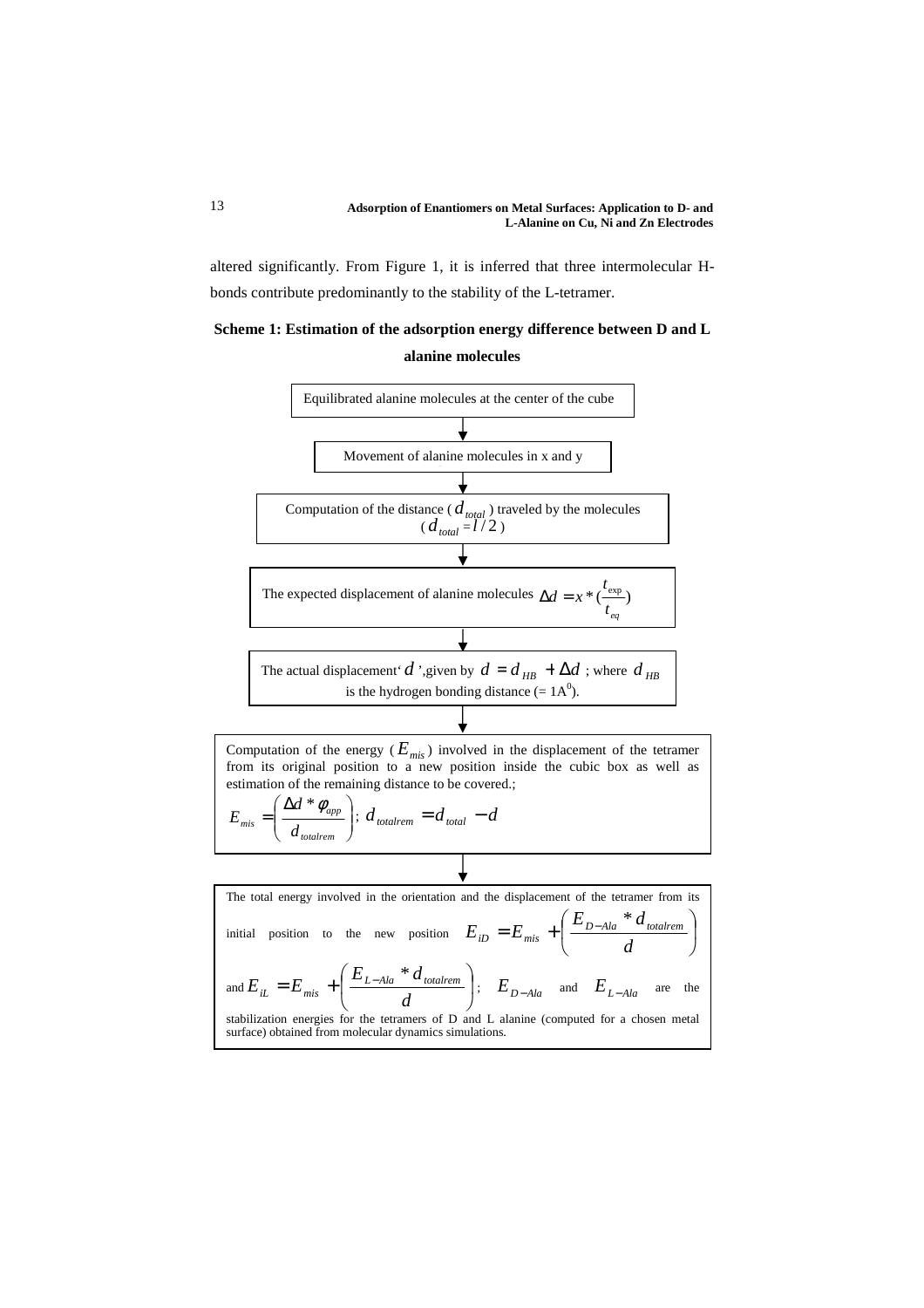

metal,  $E_{total}$  being is the adsorption energy of the pure L-Alanine.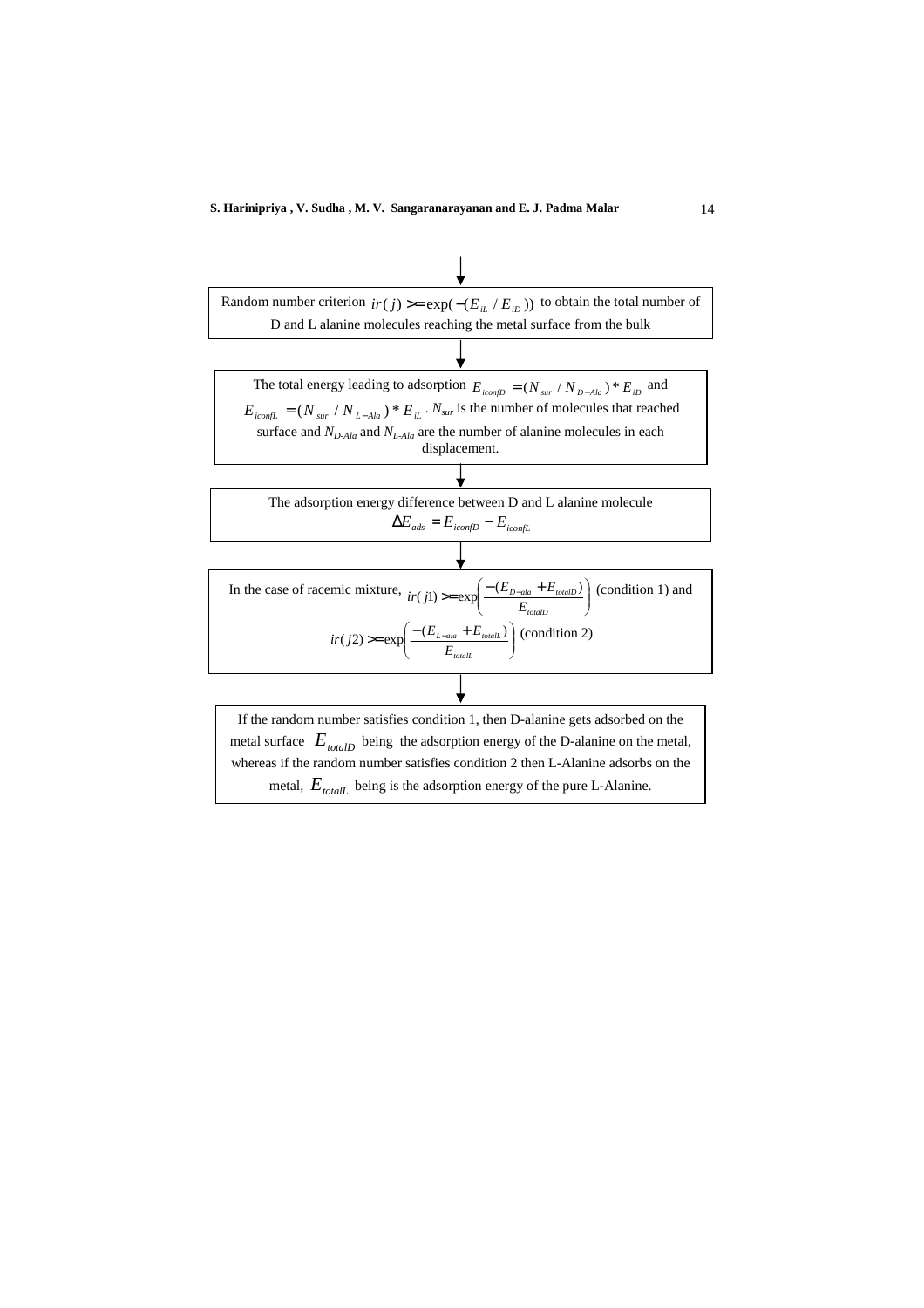**Table 1 : Directionality of the hydrogen bond formation in the B3LYP/6- 31G optimized geometries of D-alanine tetramer and its bimetallic complexes: The hydrogen bond angles D-H…A are given in degrees** 

| <b>H-bond angle</b>    | $(D$ -ala) <sub>4</sub> | $(D$ -ala) <sub>4</sub> Ni <sub>2</sub> | $(D$ -ala) <sub>4</sub> $Cu2$ | $(D$ -ala) <sub>4</sub> $Zn2$ |
|------------------------|-------------------------|-----------------------------------------|-------------------------------|-------------------------------|
| $N_1$ -HO <sub>2</sub> | 168.6                   | 169.4                                   | 170.1                         | 170.3                         |
| $N_2$ -H $O_1'$        | 154.5                   | 151.9                                   | 151.7                         | 154.4                         |
| $N_2$ -H' $O_3$ '      | 161.2                   | 160.8                                   | 161.5                         | 164.2                         |
| $O_3H_3-N_4$           | 156.0                   | 157.2                                   | 161.7                         | 162.8                         |
| $O_4H_4-N_3$           | 158.7                   | 165.6                                   | 162.1                         | 115.0                         |
| $N_3 - H' \dots O_3$   | 109.5                   | 105.9                                   | 110.0                         | 116.0                         |
| $N_4$ -H' $O_4$        | 113.9                   | 115.8                                   | 112.8                         | 109.3                         |

 The lengths and angles of these H-bonds are about 2.15 Å and 150° (Table 2). It is seen from Table 3, that the energy of the tetramer is lowered by 8 kcal/mol as compared to the energy of 4 non-interacting alanines, indicating that the stability per H-bond is about 2.7 kcal/mol, according to B3LYP/6-31G calculations with ZPE correction. The cluster is predicted to be marginally more stable (8.4 kal/mol) at B3LYP/6-31G\*// B3LYP/6-31G level.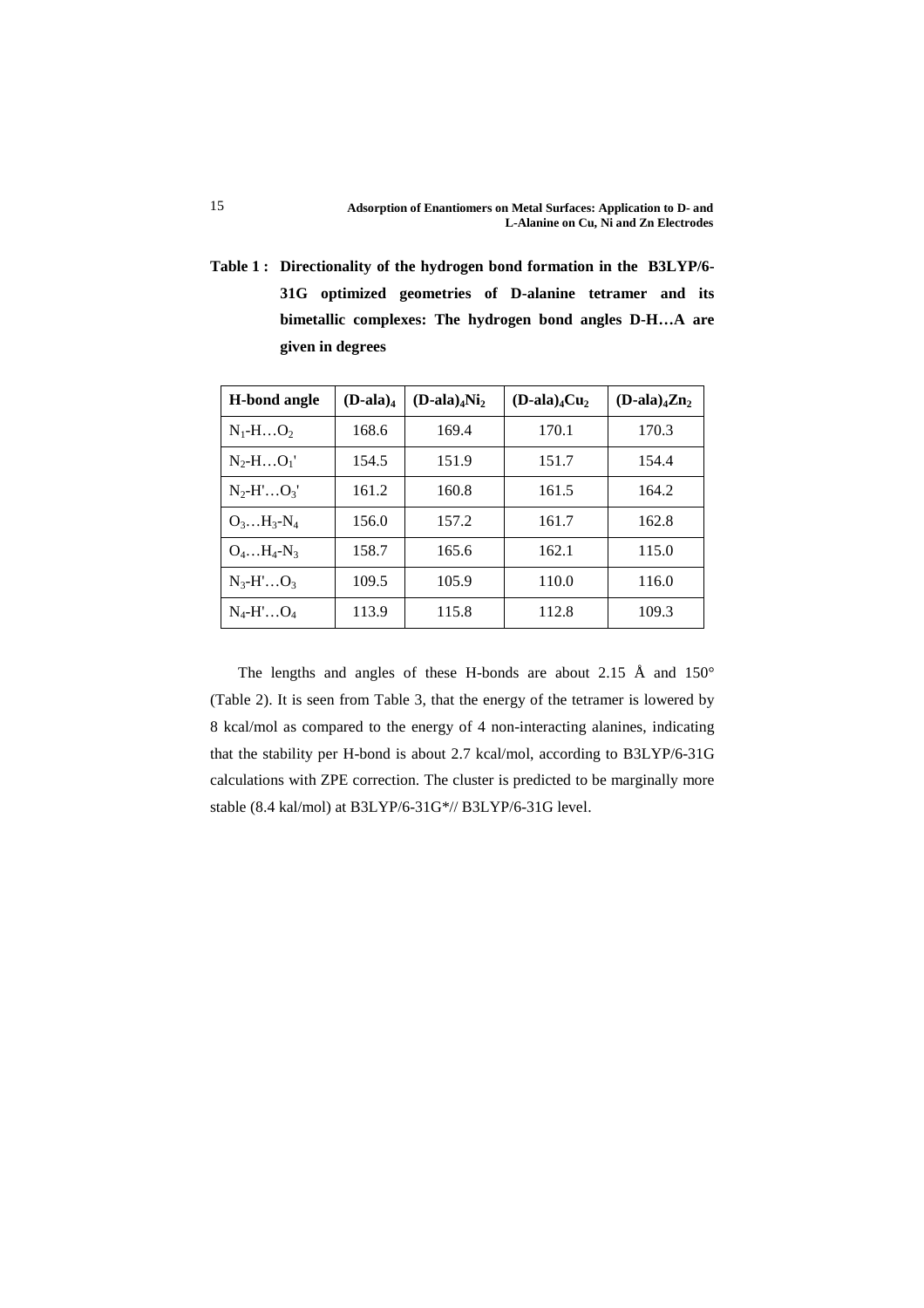**Table 2 : Directionality of hydrogen bond formation in the B3LYP/6-31G optimized geometries of tetramer of L-alanine and its bimetallic complexes: The hydrogen bond angles D-H…A are given in degrees.**

| <b>H</b> -bond angles | $(L$ -ala) <sub>4</sub> | $(L$ -ala) <sub>4</sub> Ni <sub>2</sub> | $(L$ -ala) <sub>4</sub> $Cu2$ | $(L$ -ala) <sub>4</sub> $Zn2$ |
|-----------------------|-------------------------|-----------------------------------------|-------------------------------|-------------------------------|
| $N_1-HO_2'$           | 150.2                   | 149.2                                   | 149.5                         | 147.3                         |
| $N_2-HO_3'$           | 149.1                   | 135.9                                   | 134.4                         | 153.5                         |
| $N_3 - H \dots O_4$   | 150.5                   | 146.9                                   | 139.2                         |                               |
| $N_3 - H \dots O_4$   |                         |                                         |                               | 169.7                         |
| $N_3-H'O_2$           |                         |                                         |                               | 143.8                         |

**Table 3 : Stabilization energies (kcal/mol) of D-alanine and L-alanine in the bulk as well as on the bimetallic complexes of Ni, Cu and Zn**

|                                         | B3LYP/6-31G corrected B3LYP/6- |          | <b>B3LYP/6-31G*//</b> |
|-----------------------------------------|--------------------------------|----------|-----------------------|
|                                         | for ZPE                        | 31G      | <b>B3LYP/6-31G</b>    |
| $(D$ -ala) <sub>4</sub>                 | $-34.0$                        | $-39.6$  | $-21.7$               |
| $(L$ -ala) <sub>4</sub>                 | $-8.0$                         | $-10.0$  | $-8.4$                |
| $(D$ -ala) <sub>4</sub> Ni <sub>2</sub> | $-120.3$                       | $-125.3$ | $-105.8$              |
| $(L$ -ala) <sub>4</sub> N <sub>12</sub> | $-157.8$                       | $-157.8$ | $-154.7$              |
| $(D$ -ala) <sub>4</sub> $Cu2$           | $-80.5$                        | $-85.8$  | -68.9                 |
| $(L$ -ala) <sub>4</sub> $Cu2$           | $-136.9$                       | $-138.2$ | $-132.3$              |
| $(D$ -ala) <sub>4</sub> $Zn2$           | $-56.8$                        | $-62.5$  | $-46.3$               |
| $(L$ -ala) <sub>4</sub> Zn <sub>2</sub> | $-72.5$                        | $-73.6$  | $-65.5$               |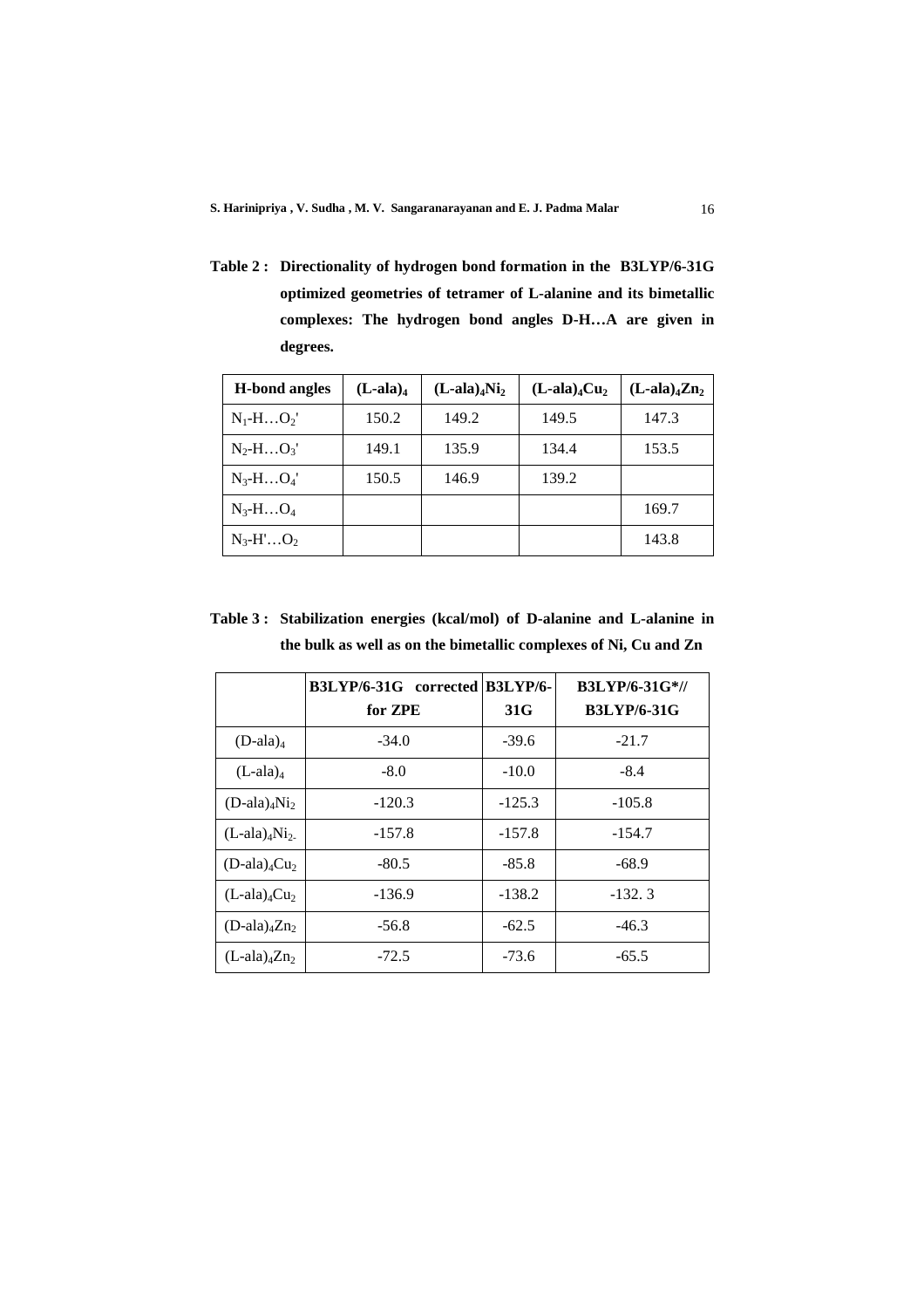**Adsorption of Enantiomers on Metal Surfaces: Application to D- and L-Alanine on Cu, Ni and Zn Electrodes** 



**Figure 1 : B3LYP/6-31G optimized geometries of (D-ala)4 and (L-ala)4. Labeling of atoms and the alanine units followed in the present study are also depicted.** 

 Analysis of the optimized geometries of bimetallic complexes of (D-ala)<sup>4</sup> cluster (Figure 2) indicates that the metal centers are oriented closer to the carboxylic group of the  $D$ -ala<sub>4</sub> unit. Thus the alanine units 1, 2 and 3 do not undergo any significant structural change from that of the tetrameric cluster  $(D$ -ala)<sub>4</sub>. All the H-bonding interactions present in  $(D$ -ala)<sub>4</sub> are retained in the complexes  $(D-ala)<sub>4</sub>M<sub>2</sub>$  with maximum deviation of about 0.04 Å in the H-bond lengths and 5° in the H-bond angles (Table 1), in general. Somewhat larger deviations in the H-bonding parameters are observed when  $D$ -ala<sub>4</sub> is involved, due to the proximity of the metal centers. The metal atoms exhibit significant covalent interactions with the oxygen and carbon centers of the carboxylic group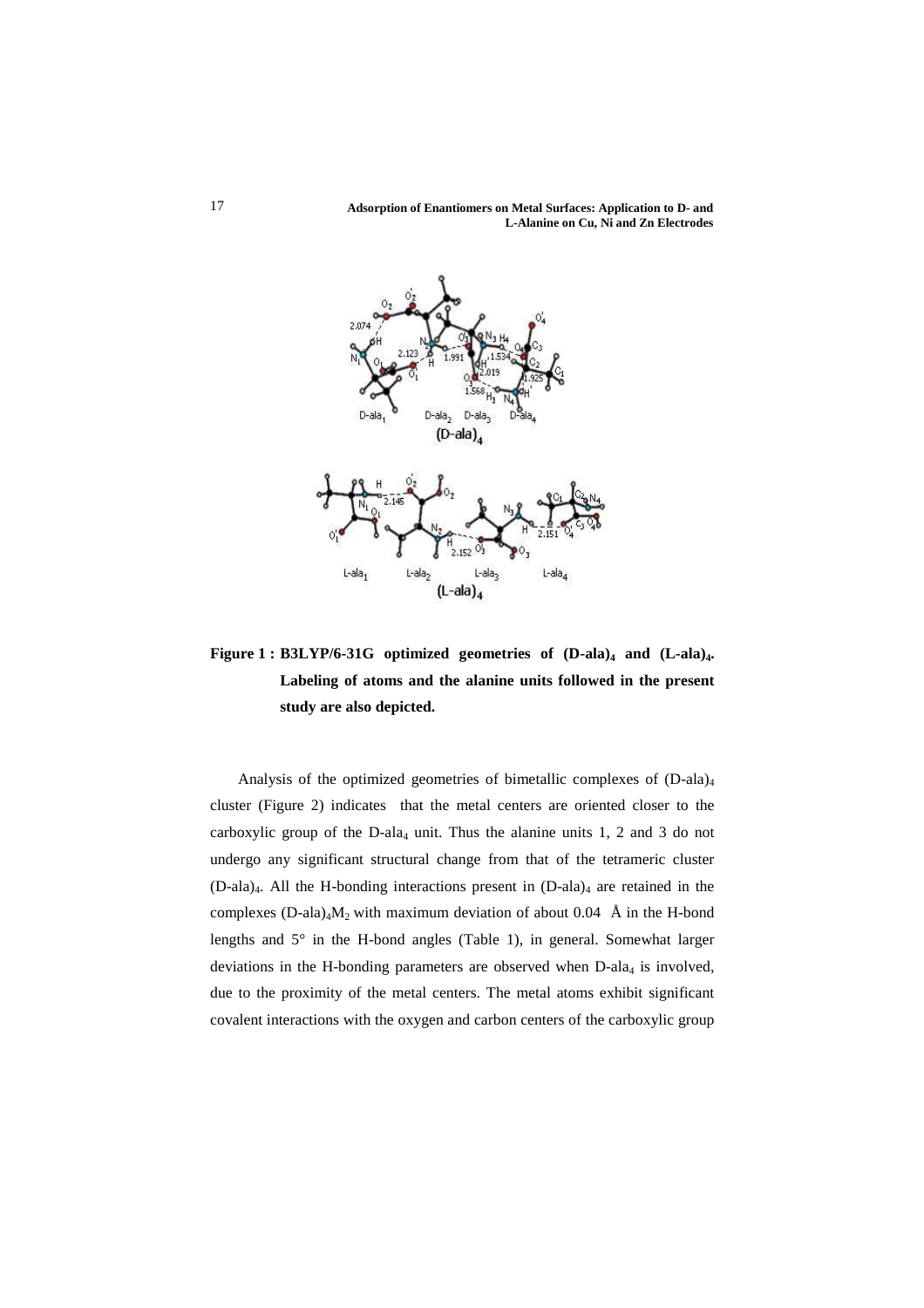of D-ala4 since they are located closer to them, particularly in the Ni and Cu complexes. The significant structural parameters indicating the interactions around the metal centers are listed in Table 4. The covalent bond orders are shown inside parenthesis.

**Table 4 : Selected structural parameters in the B3LYP/6-31G optimized geometries of tetramer of D-alanine and its bimetallic complexes: bond lengths in Å, bond angles and dihedral angles in degrees. Covalent bond orders are given inside parenthesis** 

| <b>Parameter</b> | $(D$ -ala) <sub>4</sub> | $(D$ -ala) <sub>4</sub> Ni <sub>2</sub> | $(D$ -ala) <sub>4</sub> $Cu2$ | $(D$ -ala) <sub>4</sub> $Zn2$ |
|------------------|-------------------------|-----------------------------------------|-------------------------------|-------------------------------|
| $M_1-M_2$        |                         | 2.143 (1.055)                           | 2.151 (0.941)                 | 2.592(0.185)                  |
| $M_1O_4$         |                         | 2.647 (0.156)                           | 2.008(0.123)                  | 2.221 (.056)                  |
| $M_2O_4$         |                         | 1.738(0.635)                            | 1.997(0.169)                  | 2.176 (0.062)                 |
| $M_2C_3$         |                         | 2.387 (0.113)                           | 2.011 (0.398)                 | 2.904                         |
| $M_1C_3$         |                         | 1.816(0.745)                            | 2.053(0.365)                  | 2.958                         |
| $M_1C_1$         |                         | 2.456 (0.073)                           | 3.484                         | 5.015                         |
| $M_1H_C$         |                         | 1.851(0.093)                            | 2.728                         | 4.687                         |
| $O_4 \dots H_4$  | 1.534(0.163)            | 1.502(0.189)                            | 1.647(0.123)                  | 4.003                         |
| $N_3-H_4$        | 1.092(0.579)            | 1.113(0.549)                            | 1.074(0.614)                  | 1.095(.554)                   |
| $N_4-H_3$        | 1.083(0.594)            | 1.099(0.559)                            | 1.102(0.557)                  | 1.100(.564)                   |
| $O_3H_3$         | 1.568(0.149)            | 1.488(0.177)                            | 1.480(0.181)                  | 1.515(0.177)                  |
| $C_1C_2C_3$      | 112.2                   | 107.1                                   | 114.7                         | 112.2                         |
| $C_1M_1M_2$      |                         | 131.1                                   | 80.5                          | 83.4                          |
| $M_1M_2O_4'$     |                         | 82.5                                    | 92.6                          | 79.6                          |
| $C_1C_2C_3M_2$   |                         | 87.0                                    | 61.9                          | 144.9                         |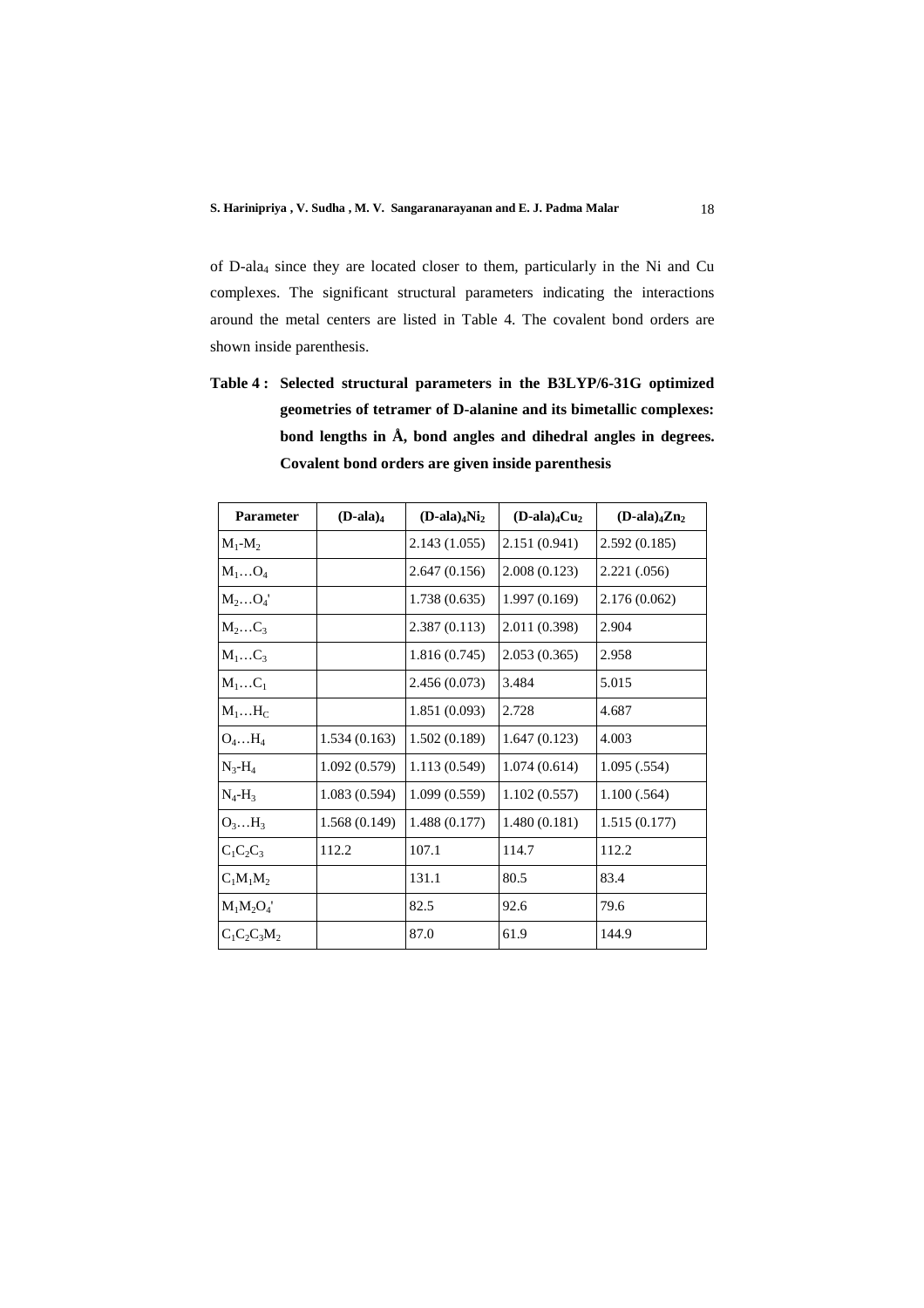**Adsorption of Enantiomers on Metal Surfaces: Application to D- and L-Alanine on Cu, Ni and Zn Electrodes** 



**Figure 2 : B3LYP/6-31G optimized geometries of (D-ala)4M2 where M refers to Ni, Cu or Zn** 

The calculations predict that a strong covalent interaction exists between  $Ni<sub>2</sub>$ and  $O_2$ ' leading to bond formation with  $Ni_2-O_2$ ' bond length of 1.738 Å, which is typical of Ni-O single bond. Similarly a single bond is formed between  $Ni<sub>1</sub>$  and  $C_3$  having the bond length of 1.816 Å and a bond order of 0.745.

 It is clear from Table 4 that the interactions between the metal atoms with D-ala<sub>4</sub> decrease in the order  $Ni > Cu > Zn$ . In the Ni complex, in addition to the interactions of Ni atoms with the carboxylic group,  $Ni<sub>1</sub>$  interacts with the methyl group of D-ala<sub>4</sub> which is reflected by the shorter distances, viz.  $Ni_1...C_1 = 2.456$ Å and  $Ni_1$  …  $H_c = 1.851$  Å. These interactions are absent in the Cu and Zn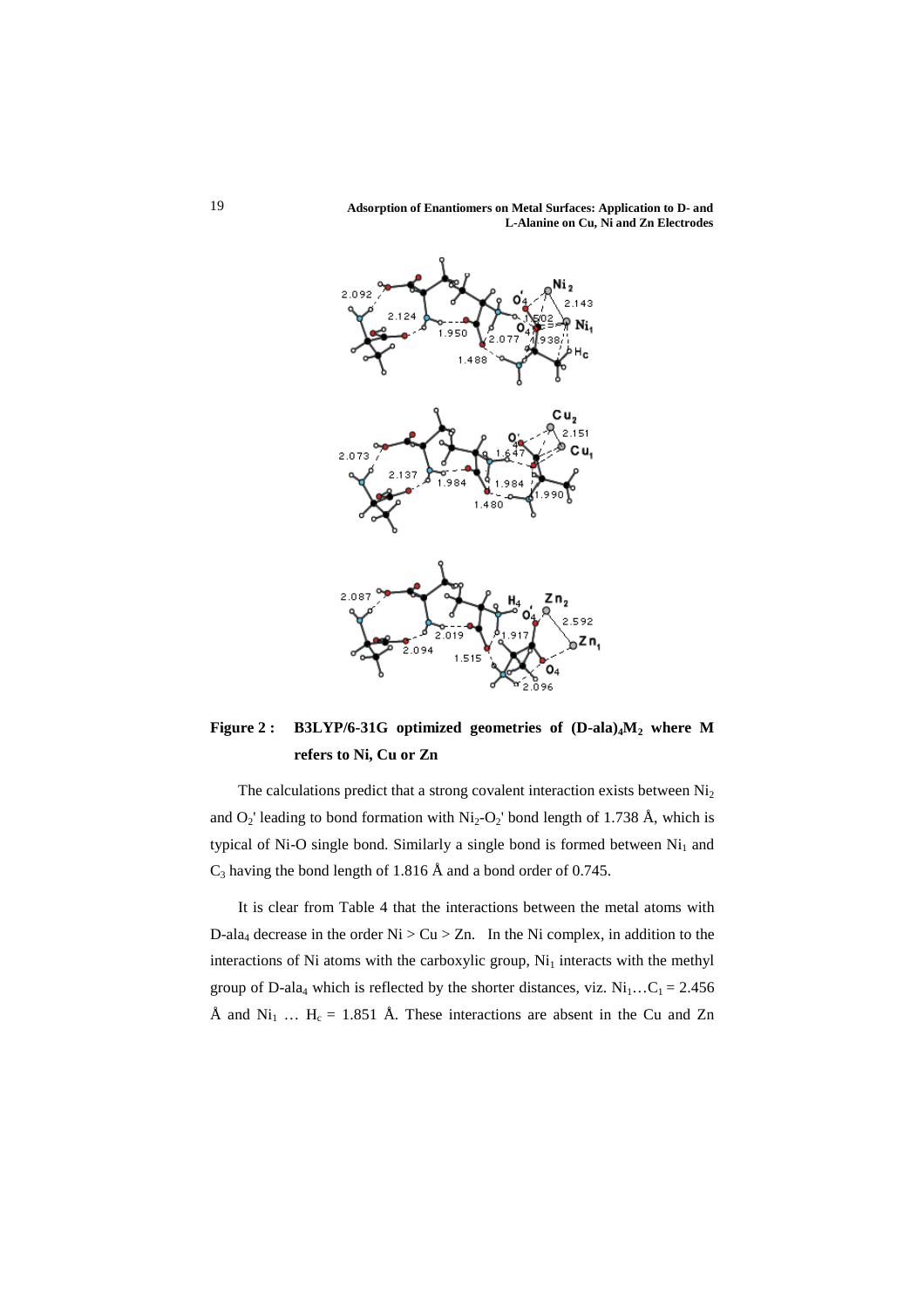complexes since there exists a large separation between the metals and the methyl group.

 The metal – metal bond lengths are predicted to be 2.143, 2.151 and 2.592 Å respectively for the Ni-Ni, Cu-Cu and Zn-Zn bonds in the complexes. Although the calculated bond orders show that the  $M_1-M_2$  (M = Ni, Cu) bonds are single bonds, the Zn-Zn bonding is considerably weak with a long bond length of 2.592 Å and a small bond order (0.185). This may be due to the closed shell  $d^{10}$  configuration of Zn. Table 5 shows that the interactions of the Zn atoms with D-ala<sub>4</sub> is considerably lower than those of the Ni and Cu in the bimetallic complexes, as reflected by the larger distances of separation.

**Table 5 : Selected structural parameters in the B3LYP/6-31G optimized geometries of tetramer of L-alanine and its bimetallic complexes: bond lengths in Å, bond angles and dihedral angles in degrees. Covalent bond orders are given inside parenthesis** 

| Parameter      | $(L$ -ala) <sub>4</sub> | $(L$ -ala) <sub>4</sub> Ni <sub>2</sub> | $(L$ -ala) <sub>4</sub> $Cu2$ | $(L$ -ala) <sub>4</sub> $Zn2$ |
|----------------|-------------------------|-----------------------------------------|-------------------------------|-------------------------------|
| $M_1-M_2$      |                         | 2.108 (0.874)                           | 2.225 (0.413)                 | 2.383 (0.507)                 |
| $M_1N_4$       |                         | 2.244 (0.123)                           | 1.926(0.233)                  | 2.129 (0.074)                 |
| $M_1O_4$       |                         | 1.904(0.408)                            | 3.111                         | 4.237                         |
| $M_1O_4$       |                         | 2.780                                   | 2.968                         | 2.175                         |
| $M_2O_4$       |                         | 1.889 (0.349)                           | 1.943(0.152)                  | 2.119 (0.062)                 |
| $M_2O_3$       |                         | 1.988(0.118)                            | 2.061 (0.094)                 | 2.140 (0.057)                 |
| $M_2C_3$       |                         | 2.303 (0.148)                           | 2.658 (0.063                  | 3.360                         |
| $M_1C_3$       |                         | 1.952(0.390)                            | 2.588 (0.058)                 | 3.017                         |
| $M_1H_4$       |                         | 1.679(0.333)                            | 1.592(0.384)                  | 3.730                         |
| $M_2H_4$       |                         | 1.711 (0.314)                           | 1.605(0.298)                  | 1.558 (0.519)                 |
| $O_4H_4$       | 0.982(0.150)            | 3.363                                   | 4.049                         | 4.858                         |
| $C_1C_2C_3$    | 111.4                   | 113.8                                   | 115.0                         | 112.4                         |
| $C_1M_1M_2$    |                         | 78.2                                    | 80.8                          | 109.6                         |
| $M_1M_2O_4'$   |                         | 88.0                                    | 90.6                          | 57.4                          |
| $C_1C_2C_3M_2$ |                         | 38.8                                    | 45.9                          | 171.5                         |
| $C_1M_1M_2O_4$ |                         | $-50.7$                                 | $-47.0$                       | 17.4                          |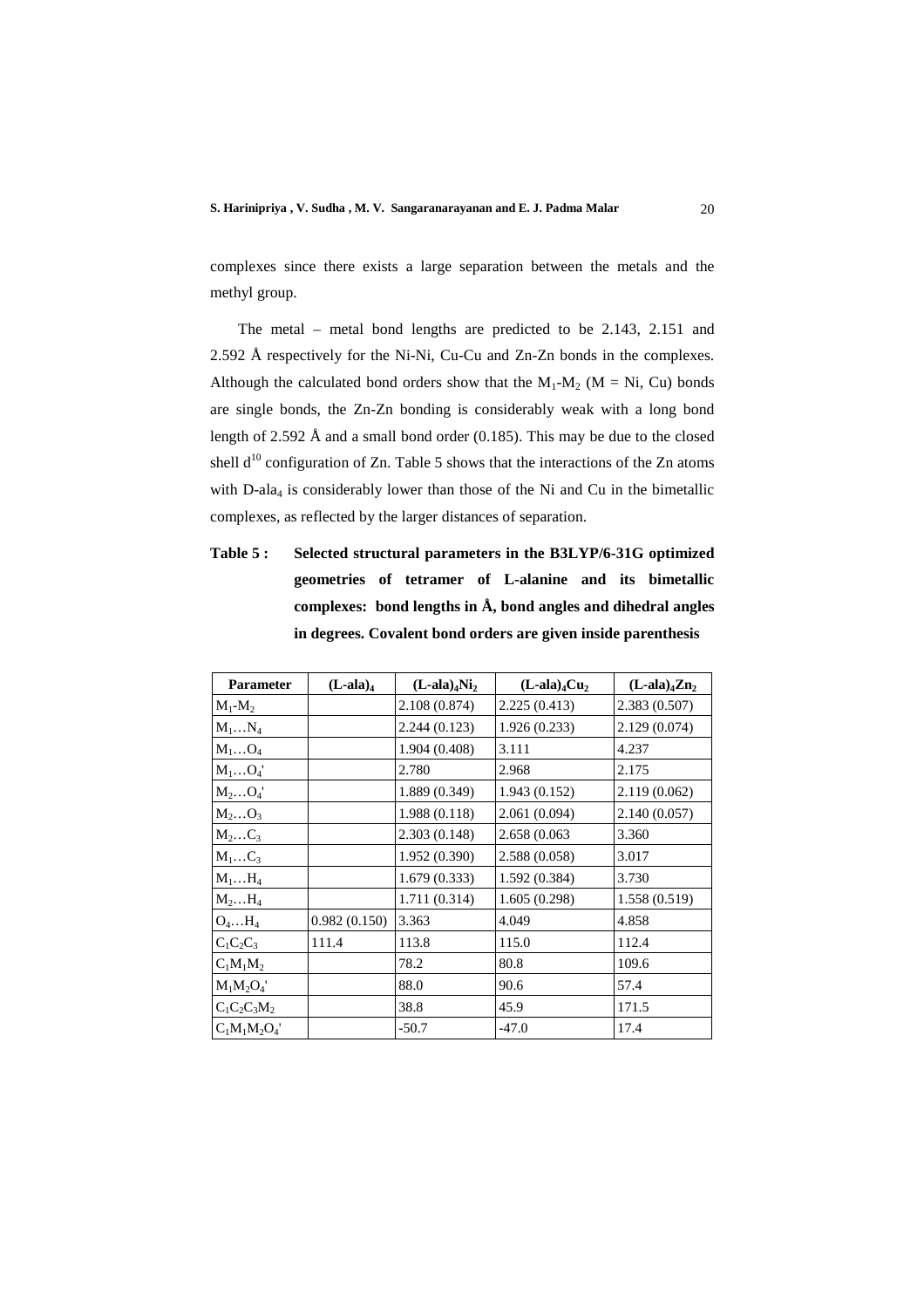On electrode surfaces,  $(D-ala)<sub>4</sub>$  gets stabilized due to the interaction with the metal. According to the B3LYP/6-31G calculations, the stabilization energies in  $(D-ala)_{4}M_2$  are -120.3, -80.5 and -56.8 kcal/mol respectively for  $M = Ni$ , Cu and Zn, when ZPE correction is added (Table 3). This lowering in the magnitude of stabilization energy is as anticipated. Thus the increase in the stabilization energy subsequent to adsorption is  $\sim$  86, 46 and 23 kcal/mol, respectively, for the complexes of Ni, Cu and Zn at the three different levels of calculation (Table 3).

# (ii) Interactions in  $(L-ala)<sub>4</sub>M<sub>2</sub>$  (M=Ni, Cu, Zn)

 From the B3LYP/6-31G optimized structures of these complexes depicted in Figure 3, it is clear that the orientations of the metal atoms favor interactions with the carboxylic group and the nitrogen center  $N_4$  of the L-ala<sub>4</sub>. Unlike in the corresponding D-analogs in which the metal atoms interact only with  $D$ -ala<sub>4</sub>, it is seen that in the L-complexes the metal atom  $M_2$  is also proximal for interaction with the carboxylic oxygen  $O_3$  of the L-ala<sub>3</sub>. Thus structural parameters in the residues L-ala<sub>3</sub> and L-ala<sub>4</sub> undergo considerable reorganization. The major changes that occur in the structural parameters surrounding the metal atoms are provided in Table 5.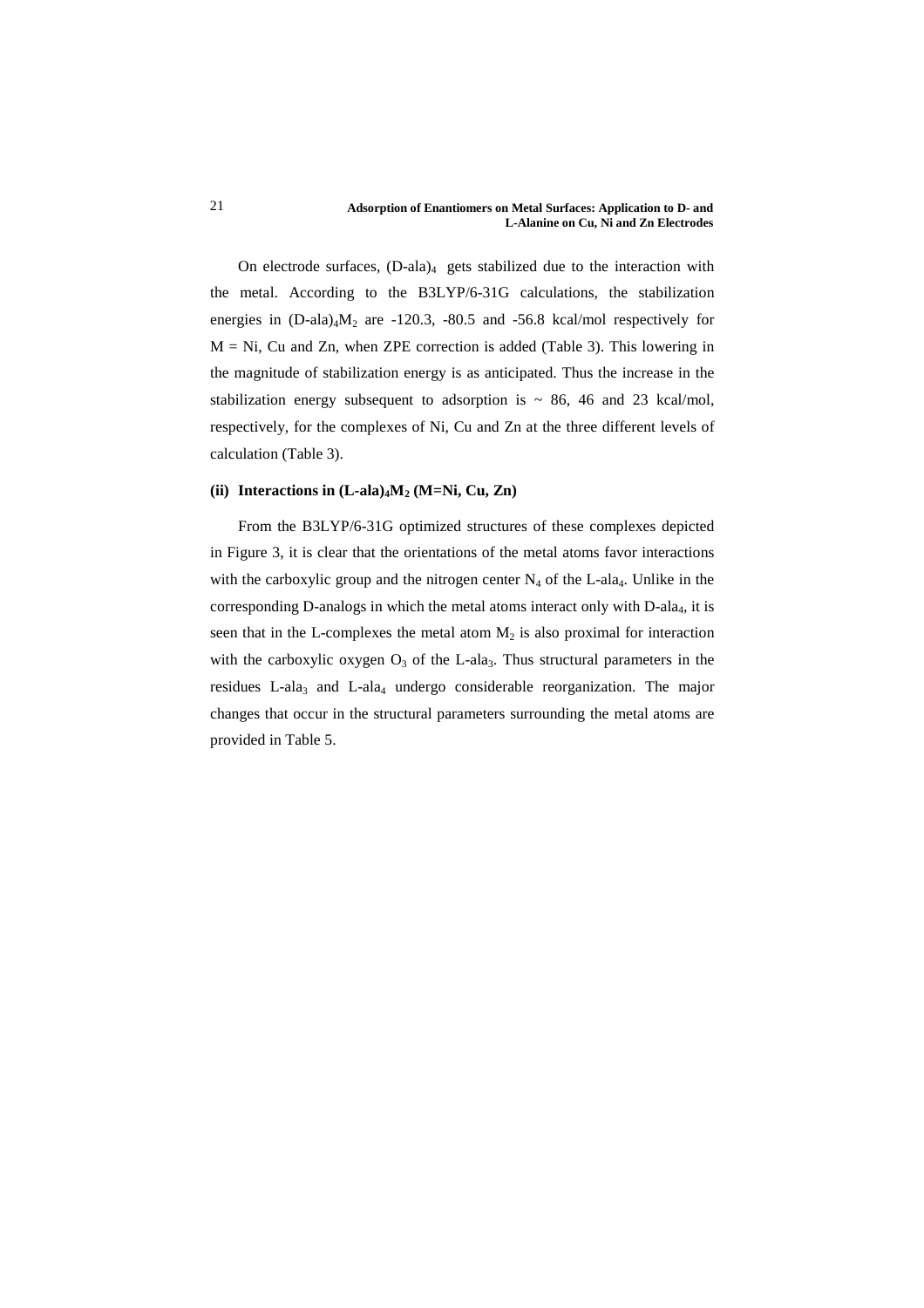

**Figure 3 : B3LYP/6-31G optimized geometries of (L-ala)4M2 where M refers to Ni, Cu or Zn**

 Figure 3 shows that the positions of the metals are favorable for bonding with oxygen atoms of the carboxylic group of L-ala<sub>4</sub>. As observed in the case of (D-ala)4M2 complexes, interactions between the two metal centers and the tetrameric cluster of L-alanine follows the decreasing order for  $Ni > Cu > Zn$ . This is evident from the shorter distances of 1.904, 1.889 and 1.952 Å, respectively, for  $Ni_1...O_4$ ,  $Ni_2...O_4$ ' and  $Ni_1...C_3$ . In the case of the Cu and Zn complexes, these distances are longer and the covalent interactions are less pronounced (Table 5). Another striking observation in the  $(L$ -ala)<sub>4</sub> $M<sub>2</sub>$  complexes is that the interactions of the metal atoms are able to push the carboxylic  $H_4$  of L-ala<sub>4</sub> such that it is detached  $(O_4-H_4 > 3.3 \text{ Å})$  and is located closer to the metal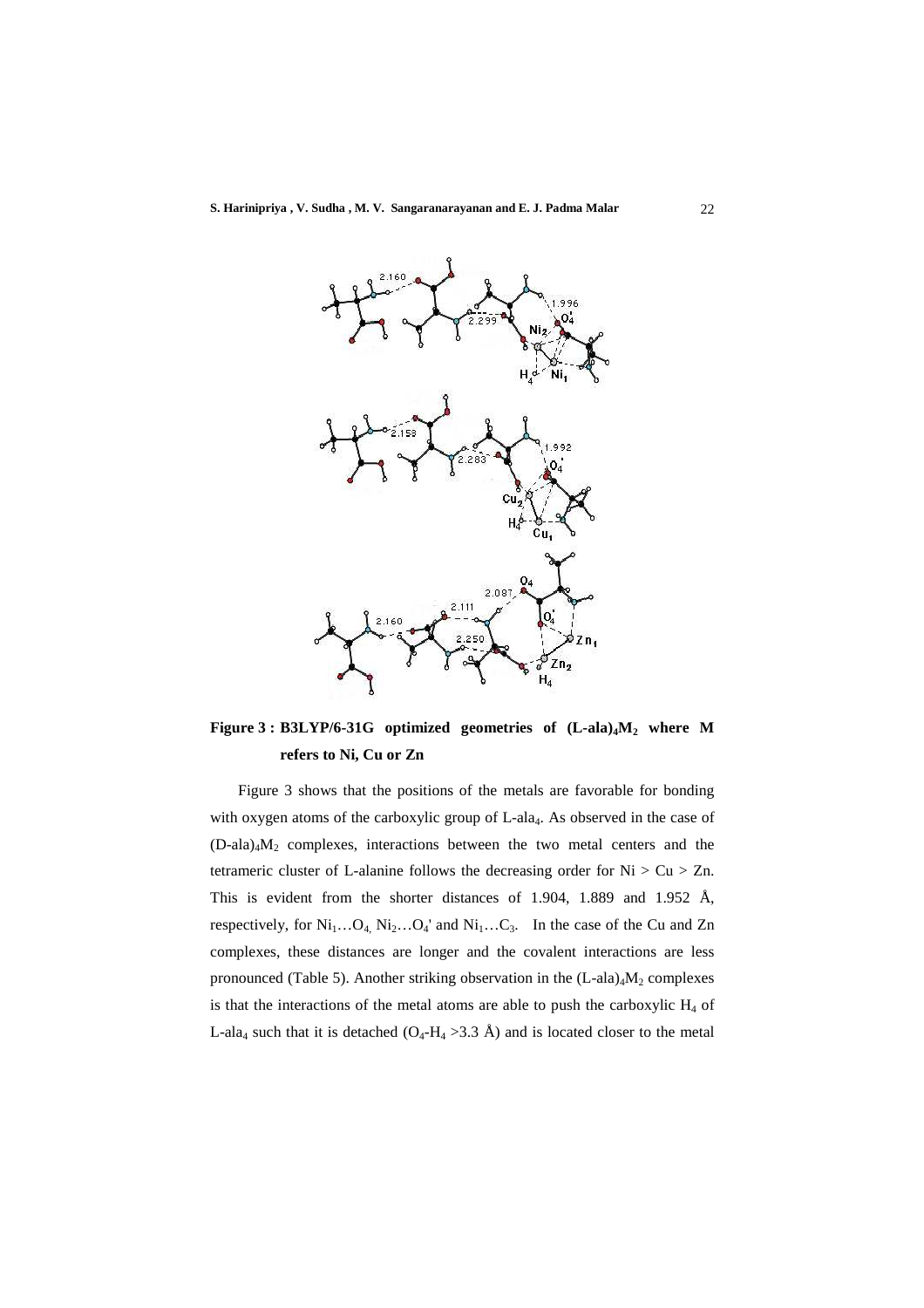atoms from the opposite side (Figure 3). The calculations reveal that in the complexes  $[(L-ala)_4M_2, M=Ni, Cu]$ , the detached  $H_4$  interacts with both  $M_1$  and  $M<sub>2</sub>$  resulting in partial bond formation with bond orders in the range 0.30 – 0.38. However in the corresponding Zn complex, H4 adopts an orientation that favors interaction with  $Zn_2$  only. The covalent bond formation between the  $Zn_2$ and  $H_4$  is significant with a bond order of 0.52.

The L-ala<sub>4</sub> unit is twisted in the zinc complex and  $O<sub>4</sub>$ ' comes nearer to both the zinc atoms with a separation of 2.175 and 2.119 Å. Consequently no Hbonds exist between  $O_4$ ' and the amino hydrogen of L-ala<sub>3</sub>. Instead,  $O_4$  takes part in the H-bond formation. Also, in the case of Zn complex, an additional H-bond is formed between  $O_2$  of L-ala<sub>2</sub> with hydrogen of the amino group in L-ala<sub>3</sub>. In view of the interactions between the metal atoms with L-ala<sub>3</sub> and L-ala<sub>4</sub>, the H-bonds between L-ala<sub>2</sub> and L-ala<sub>3</sub> as well as that between L-ala<sub>3</sub> and L-ala<sub>4</sub> undergo changes. There is weakening of the H-bond between L-ala<sub>2</sub> and L-ala<sub>3</sub> as reflected by the increase in the H-bond length to 2.25-2.30 Å in the metal complexes as compared to the value of 2.15 Å in  $(L$ -ala)<sub>4</sub>. The H-bond angle for the above bonds decreases by  $\sim 15^\circ$  in the Ni and Cu complexes but the angle gets widened to 153.5° in the Zn complex (Table 2). As the interactions with the metal centers increase the negative charges on the oxygen atoms of  $L$ -ala<sub>4</sub>, the H-bond between L-ala<sub>3</sub> and L-ala<sub>4</sub> is strengthened further and the H-bond length is decreased by ca. 0.15 Å. The H-bond between L-ala<sub>1</sub> and L-ala<sub>2</sub> is however, not affected in the metal complexes.

 Although the L-tetramer of alanine is energetically less stable than the D-tetramer (Table 3), the present study shows that in the bimetallic complex, the two metal atoms lead to stronger stabilizing interactions with the electronegative centers in L-ala<sub>3</sub> and L-ala<sub>4</sub> units than in the D- analogue. This is evident from a comparison of distances and bond orders collected in Tables 4 and 5. Further, some of the H-bonding interactions have become stronger in the L-complex due to an increase in negative charge on oxygen center of  $L$ -ala<sub>4</sub> on account of the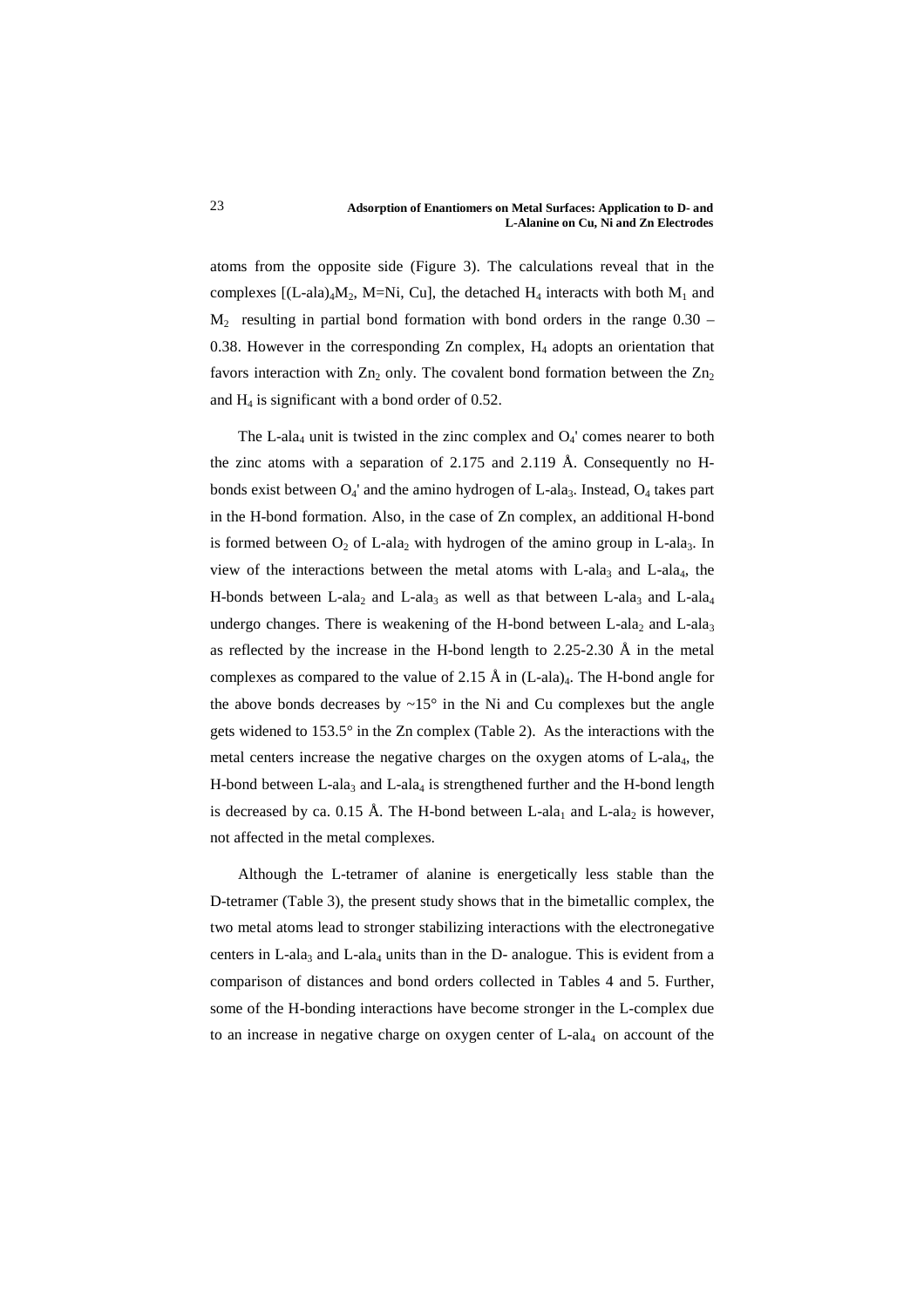influence of the metal. Thus, for example, the bonding with the two nickel centers has stabilized  $(L$ -ala)<sub>4</sub> by  $146 - 150$  kcal/mol at different levels of computation. The corresponding stability in the case of  $(D-\text{ala})_4\text{Ni}_2$  is about 84-86 kcal/mol. Thus the overall stability of the complex  $(L-ala)<sub>4</sub>M<sub>2</sub>$  has increased as compared with the corresponding  $(D-\text{ala})_4M_2$  counterpart. The relative energies listed in Table 3 reveals that the increased stabilities of the bimetallic complexes of the L-tetramer over  $(D$ -ala)<sub>4</sub> $M_2$  are in the ranges 33-49, 52-63 and 11-19 kcal/mol, respectively, for  $M = Ni$ , Cu and Zn at the different levels of calculation.

### **B Monte Carlo Simulation studies**

 The Monte Carlo simulation yields the adsorption energy difference between D- and L- alanine at a chosen applied potential and identification of the predominant configuration (viz D or L) getting adsorbed in the case of a racemic mixture. Three sets of data were obtained at (i) different applied potentials  $(0.001V, 0.01V$  and  $(0.1V)$  (ii) varying sizes of the cubic box  $(10 \text{ Å}$  and  $15 \text{ Å})$ and (iii) different number densities (100 and 150). Although the number of molecules is  $\sim 10^2$ , they were chosen in order to demonstrate the adsorption energy differences even when low concentrations are employed.

We have simulated the adsorption of the pure  $(D-ala)<sub>4</sub>$  as well as  $(L-ala)<sub>4</sub>$ enantiomers on the metal electrodes by separately taking 100 (or 150) molecules inside a cubic box of length 10  $\AA$  (or 15  $\AA$ ). Table 6 summarises the results obtained. Tables S3 to S29 of the Supporting Information provide the adsorption energy difference for each step movement of the D- and L- species from Monte Carlo simulation. It is inferred from these data that neither the applied potential nor the number of alanine molecules alters ∆*Eads* but the nature of the metal influences its value. From Table 6, it is seen that the adsorption of the D-species is within 4 % under the different conditions while there is about a 10-fold increase in the adsorption of the L-enantiomer. The exact number of D- and L-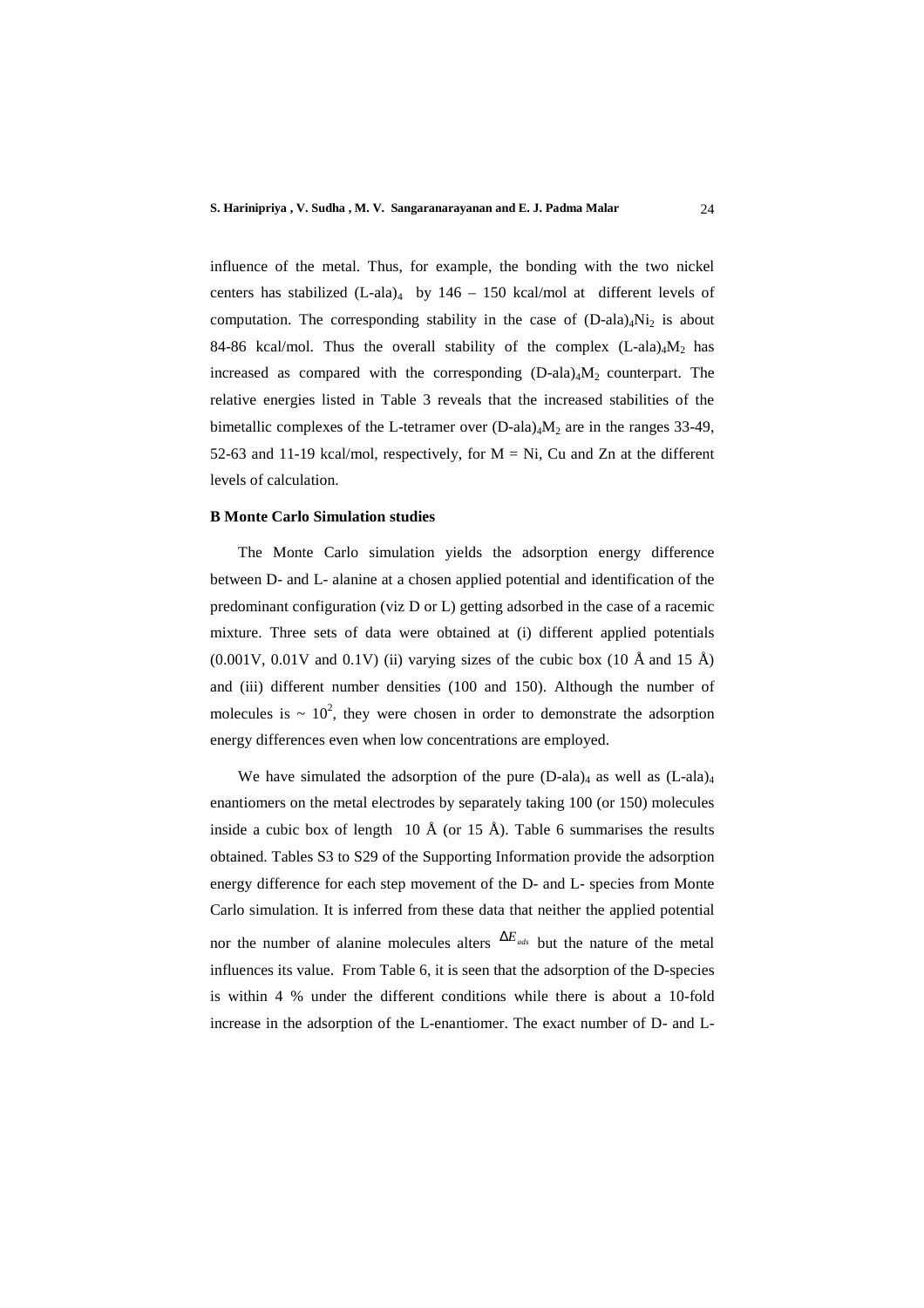species getting adsorbed is dependent upon the input stabilization energies at different levels (cf. B3LYP/6-31G with and without ZPE correction or B3LYP/6-31G\*//B3LYP/6-31G).

**Table 6 : The number of D- and L- species that adsorb on the metal surfaces and their variation with the stabilization energies and nature of the metal surface. Applied potentials are 0.001V, 0.01V and 0.1V**

|    |                                             | Number of alanine tetramers molecules that adsorbs<br>on the metal surface |      |     |                             |     |                                             |
|----|---------------------------------------------|----------------------------------------------------------------------------|------|-----|-----------------------------|-----|---------------------------------------------|
| M  | Number of alanine<br>tetramers and box size | <b>B3LYP/</b><br>6-31G with<br><b>ZPE</b> correction                       |      |     | <b>B3LYP</b><br>$/6 - 31$ G |     | <b>B3LYP/6-31G*//</b><br><b>B3LYP/6-31G</b> |
|    |                                             | D                                                                          | L    | D   | L                           | D   | L                                           |
| Ni | 100 and 10 $\AA$                            | 1.3                                                                        | 14   | 1.2 | 12.7                        | 1.7 | 18.5                                        |
| Cu |                                             | 2.3                                                                        | 24.9 | 2.0 | 21.8                        | 3.3 | 36.1                                        |
| Zi |                                             | 1.3                                                                        | 14   | 0.8 | 8.6                         | 1.7 | 18.6                                        |
| Ni | 100 and 15 $\AA$                            | 1.3                                                                        | 14   | 1.2 | 12.7                        | 1.7 | 18.5                                        |
| Cu |                                             | 2.3                                                                        | 24.9 | 2.0 | 21.8                        | 3.3 | 36.1                                        |
| Zi |                                             | 1.3                                                                        | 14   | 1.2 | 12.7                        | 1.7 | 18.5                                        |
| Ni | 150 and 10 $\AA$                            | 1.8                                                                        | 20   | 1.8 | 19.3                        | 2.8 | 29.8                                        |
| Cu |                                             | 3.7                                                                        | 40.4 | 3.5 | 38.3                        | 5.3 | 58.3                                        |
| Ζi |                                             | 1.8                                                                        | 20   | 1.2 | 13.4                        | 2.7 | 29.7                                        |

 It is evident that the increase in the adsorption of the L- alanine tetramer is due to the increase in the stability of the metal complex  $(L-ala)_{4}M_{2}$  formed (Table 3). Further, it is observed that the number of L-species adsorbed also depends on the magnitude of the relative stabilization between the L- and the D-analogues. The DFT calculations using the polarized basis set at the B3LYP/6-31G\*//B3LYP/6-31G level predict increased relative stabilities as compared to B3LYP/6-31G calculations with and without ZPE correction. The present Monte Carlo simulation reveals that the number of  $(L-ala)<sub>4</sub>$  species adsorbed on a given metal electrode is highest at B3LYP/6-31G\*//B3LYP/6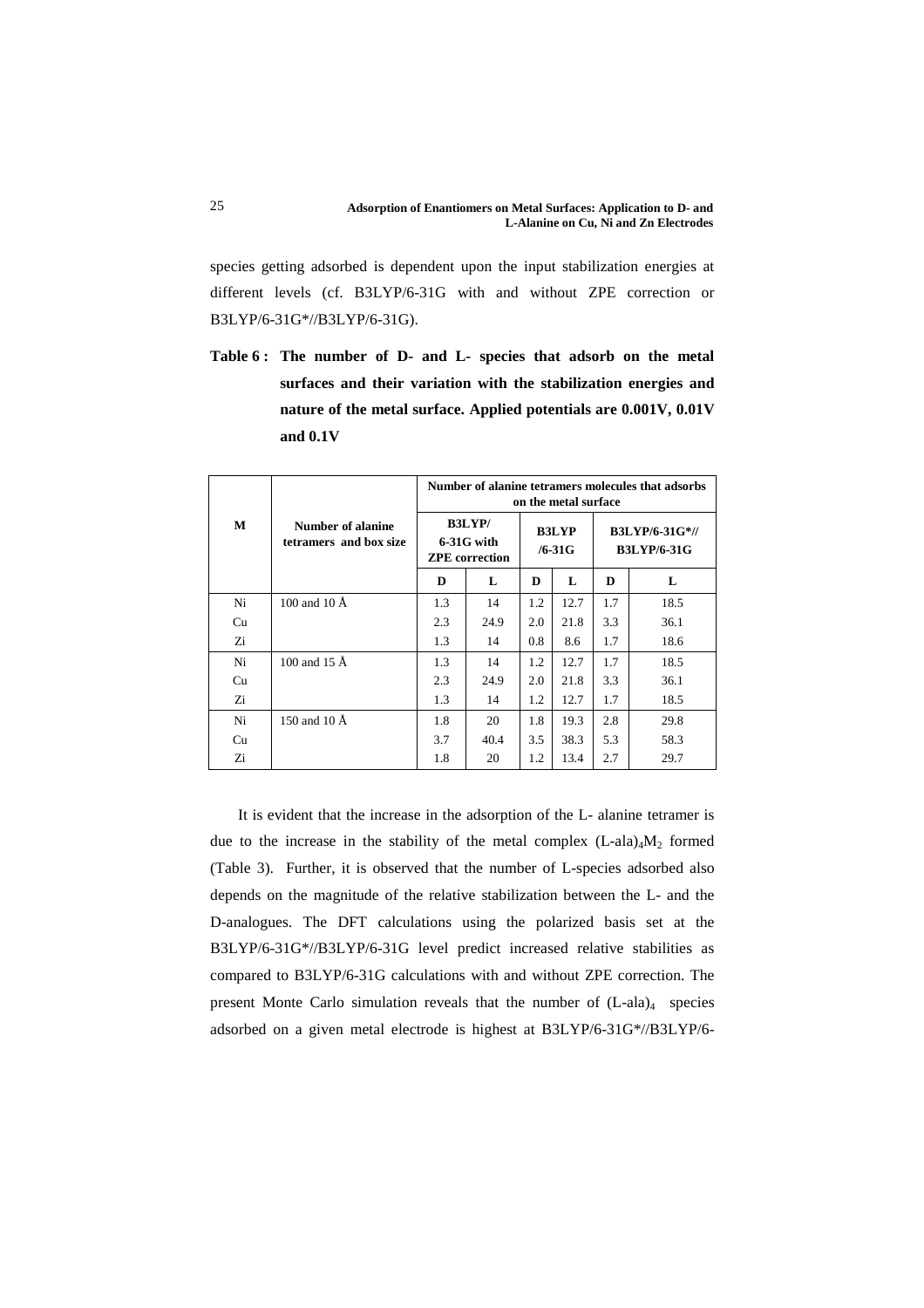31G level of calculation. Another interesting observation is that the tendency for D- species to get adsorbed is more pronounced when a racemic mixture is employed as shown in Table 6.

### **Adsorption of Alanine tetramer on Nickel**

 For a fixed number of 100 and 150 D-enantiomer molecules chosen initially, the simulation indicates that ca.1 to 3 molecules get adsorbed on the nickel surface. On the other hand, for 100 and 150  $(L$ -ala)<sub>4</sub> molecules taken inside the cube, 19 and 29 molecules are adsorbed on the Ni surface, respectively, at the B3LYP/6-31G\*// B3LYP/6-31G level (Table 6). This observation reveals that adsorption of the L-alanine tetramer is more facile than the D-analogue and this behavior is attributed to additional stabilization energy for the L-alanine tetramer-Ni<sub>2</sub> complex, which is 48.9 kcal/mol more than that in the D-complex. The number of  $(L-ala)<sub>4</sub>$  adsorbed on the nickel surface is predicted to be about 14% and 13% respectively at B3LYP/6-31G level with and without ZPE correction, as expected from the decreased relative stabilities of 38 and 33 kcal/mol.

### **Adsorption of Alanine Tetramer on Copper**

 Table 6 shows that the adsorption of alanine tetramer on copper electrode follows analogous trend as in the case of Ni electrode. However, the number of L-species adsorbed is significantly higher and ranges from 21 to 36 (when 100 alanine molecules are initially assumed) or 38 to 58 (for 150 initial molecules) whereas the corresponding number of D -alanine tetramer adsorbed is roughly 10 % of the above value. The significant increase in the adsorption of L-species is due to the large stabilization energy difference between the L- and D- alanine tetramers on copper surface. As seen from Table 3, the stabilization energy of L-alanine tetramer-Cu<sub>2</sub> complex is nearly twice that of the corresponding D-counterpart.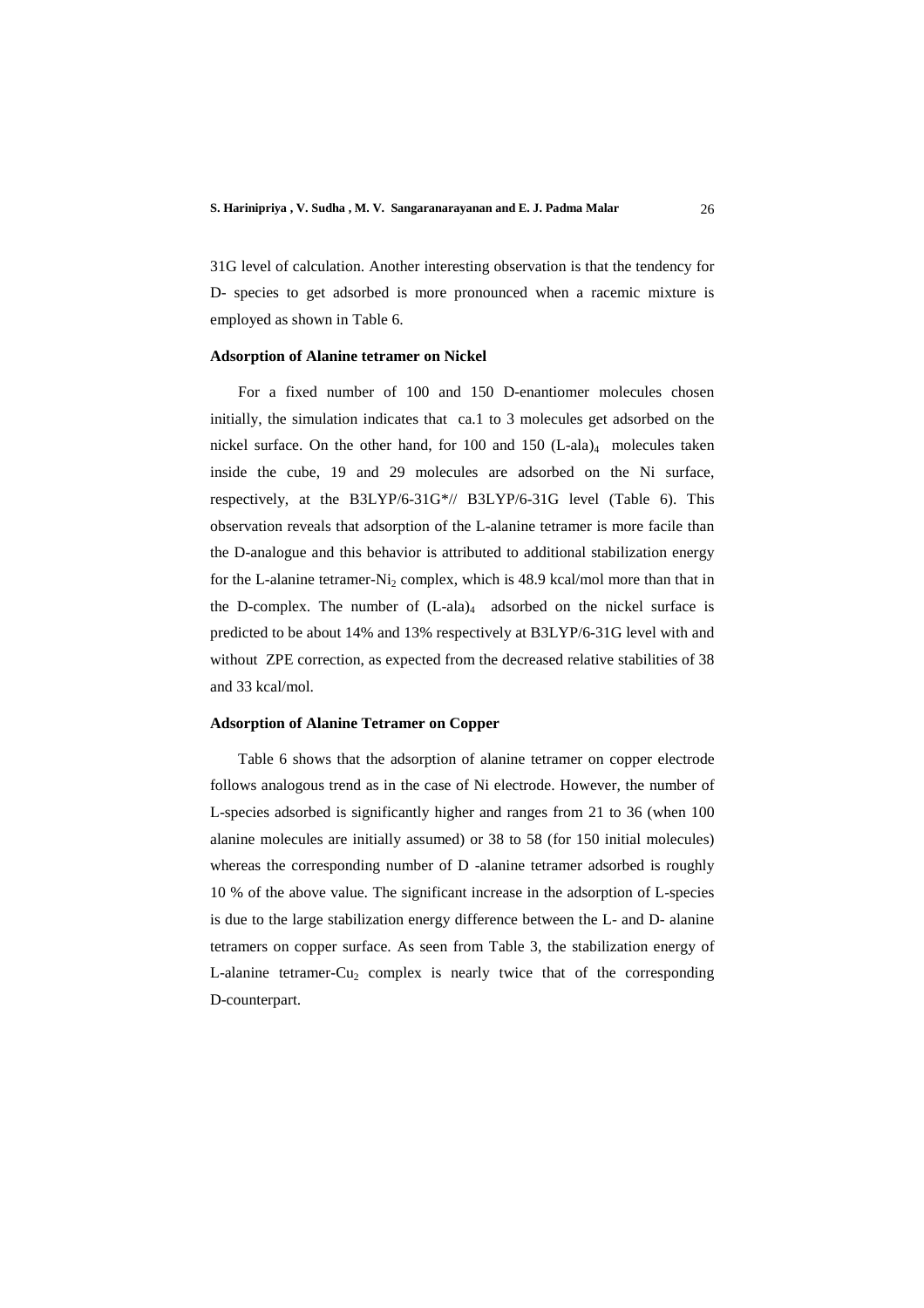### **Adsorption of Alanine Tetramer on Zinc**

 In this case too, the number of L - alanine tetramer molecules getting adsorbed is ca. 10 times larger than the D- species as shown in Table 6. It is noticed that the number of D- and L- molecules adsorbed on zinc surface is nearly same as that on nickel surface, although the stabilization energy difference between the L- and D-alanine tetramer- $Zn_2$  complex is small (Table 3).

### **Adsorption of Racemic Mixture of Alanine Tetramer on metal electrodes**

 When a racemic mixture is used for the Monte Carlo simulation study, the present methodology indicates that the adsorption of D-alanine tetramer occurs rather than L-alanine on the metal surfaces (M=Ni, Cu, Zn) (cf. Table 7, as an illustrative example the behaviour of racemic mixture on Ni (conditions being  $0.001$ V,  $10A<sup>0</sup>$  and  $100$  molecules). It is seen from the Supporting Information

provided that the adsorption energy difference, ∆*Eads* , follows the sequence:

$$
\Delta E_{ads(Cu)} > \Delta E_{ads(Ni)} > \Delta E_{ads(Zn)}
$$

∆*Eads* values on Copper, Nickel and Zinc are estimated as 0.002 eV, 0.004 eV and 0.00084 eV respectively. Since

 $\Delta E_{ads} = E_{iconf1} - E_{iconf2}$ , where  $E_{iconf1}$  and  $E_{iconf2}$  represent the adsorption energies of D- and L- species respectively, it is clear that the Dalanine (rather than L- alanine) from a racemic mixture gets adsorbed strongly on the metals in the order Copper > Nickel > Zinc. The estimated  $\Delta E_{ads}$  values on Copper, Nickel and Zinc exactly match with the umbrella inversion energy of the lone pair of electrons on the amino group of the amino acids<sup>32</sup>. Thus it is deduced that the umbrella inversion governs the orientation and adsorption of Dalanine tetramer molecules on metal surfaces such as Cu, Ni and Zn. This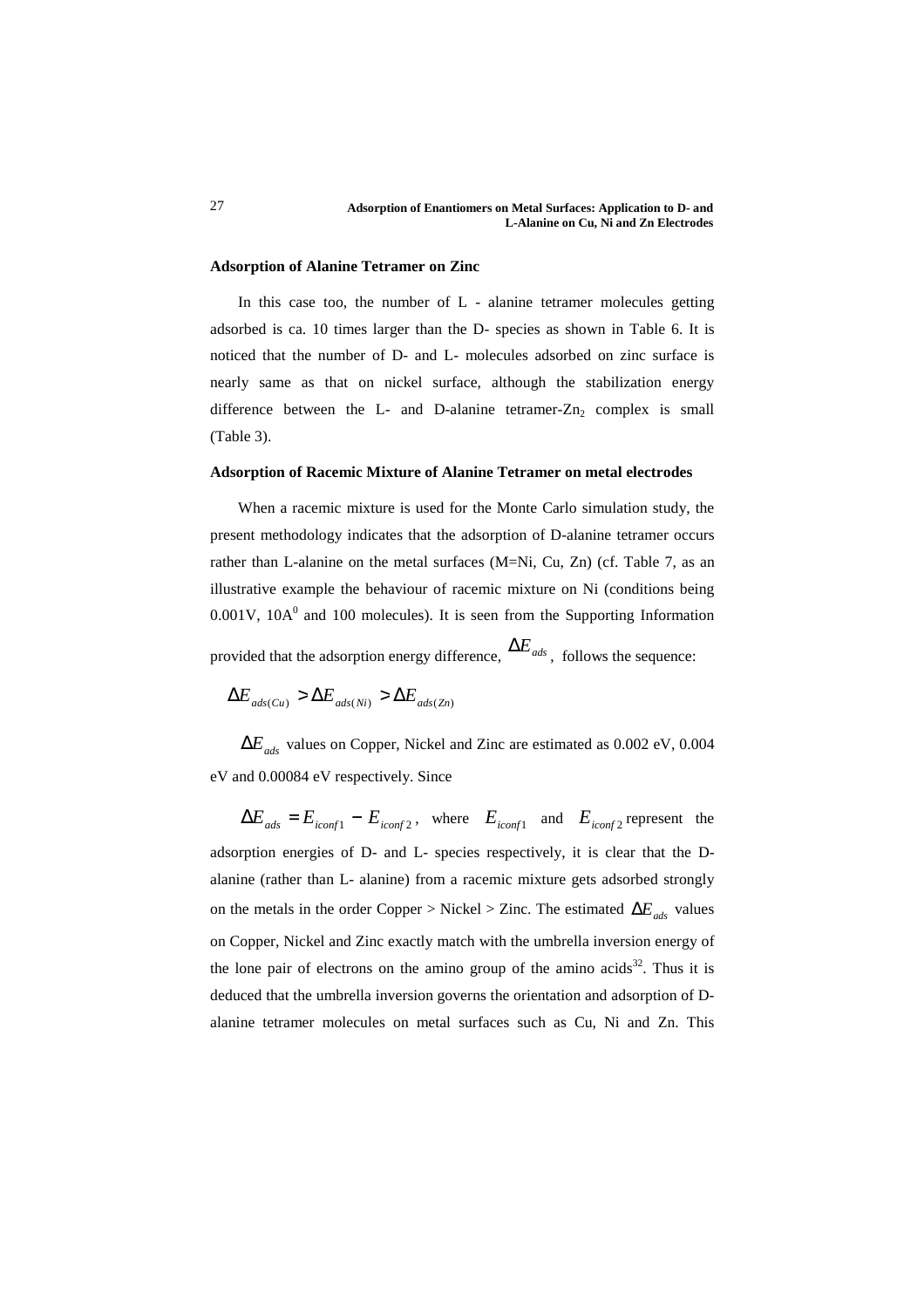observation is rationalized on the basis of the strain experienced by the L alanine tetramers for attaining a favorable conformation with respect to the metal surface vis a vis the competition between D- and L- species for adsorption. From the optimized structures shown in Figure 1, it may be inferred that the L-alanine tetramer is bulkier than the D-analogue, which has more stabilizing H-bonding interactions and thus possesses a compact structure. This is quantified from the molar volumes computed at the B3LYP/6-31G optimized geometries using the Gaussian software.[10] It is clear from Table 8 that (D-ala)4 is 18.6 cc/mol smaller in volume than that of (L-ala)4. Thus the approach of (D-ala)4 from the racemic mixture to the metal surface is less hindered as compared to that of the L-tetramer. A comparison of the molar volumes of the metal complexes in Table 8 also reveals that the D-enantiomer is smaller in size than the L-counterpart. It is striking to note that the difference in volumes between the L- and D- complexes follows the order Cu  $(28.374) > Ni (16.388) > Zn (2.832)$ . This feature again substantiates the predicted adsorption energy differences.

**Table 7 : The adsorption energy difference at an applied potential of**   $0.001V$  in the case of Nickel ;  $d_{total} = 10 A<sup>0</sup>$  and number of alanine **molecules = 100**

|                                               | $\Delta E_{_{ads}}$ on Nickel obtained by simulation employing |                                          |                                                           |                            |
|-----------------------------------------------|----------------------------------------------------------------|------------------------------------------|-----------------------------------------------------------|----------------------------|
|                                               |                                                                | the computed stabilization energies from |                                                           |                            |
| No. of steps                                  | <b>B3LYP/6-31G</b>                                             | <b>B3LYP/6-31G</b>                       | <b>B3LYP/6-</b><br><b>Corrected to</b><br>ZPE<br>$31G*/1$ | <b>Inference</b>           |
|                                               |                                                                |                                          | <b>B3LYP/6-31G</b>                                        |                            |
|                                               | 0.00033954                                                     | 0.00028892                               | 0.00046936                                                |                            |
| 2                                             | 0.00067281                                                     | 0.00057309                               | 0.00093234                                                | Only $D -$                 |
| 3                                             | 0.0010                                                         | 0.00086164                               | 0.0014                                                    | Alanine is                 |
|                                               | 0.0013                                                         | 0.0011                                   | 0.0019                                                    | adsorbed                   |
| 5                                             | 0.0017                                                         | 0.0014                                   | 0.0023                                                    | on the metal               |
| 6                                             | 0.0020                                                         | 0.0017                                   | 0.0028                                                    | The % of $D: L$            |
| Number of D                                   | 1.3 D-Alanine                                                  | 1.2 D-Alanine                            | 1.7 D-Alanine                                             | <sub>on</sub>              |
| or L species<br>reaching the<br>metal surface | 14 L-Alanine                                                   | $12.7$ L $-$ Alanine                     | 18.5 L-Alanine                                            | the surface is ca.<br>1:10 |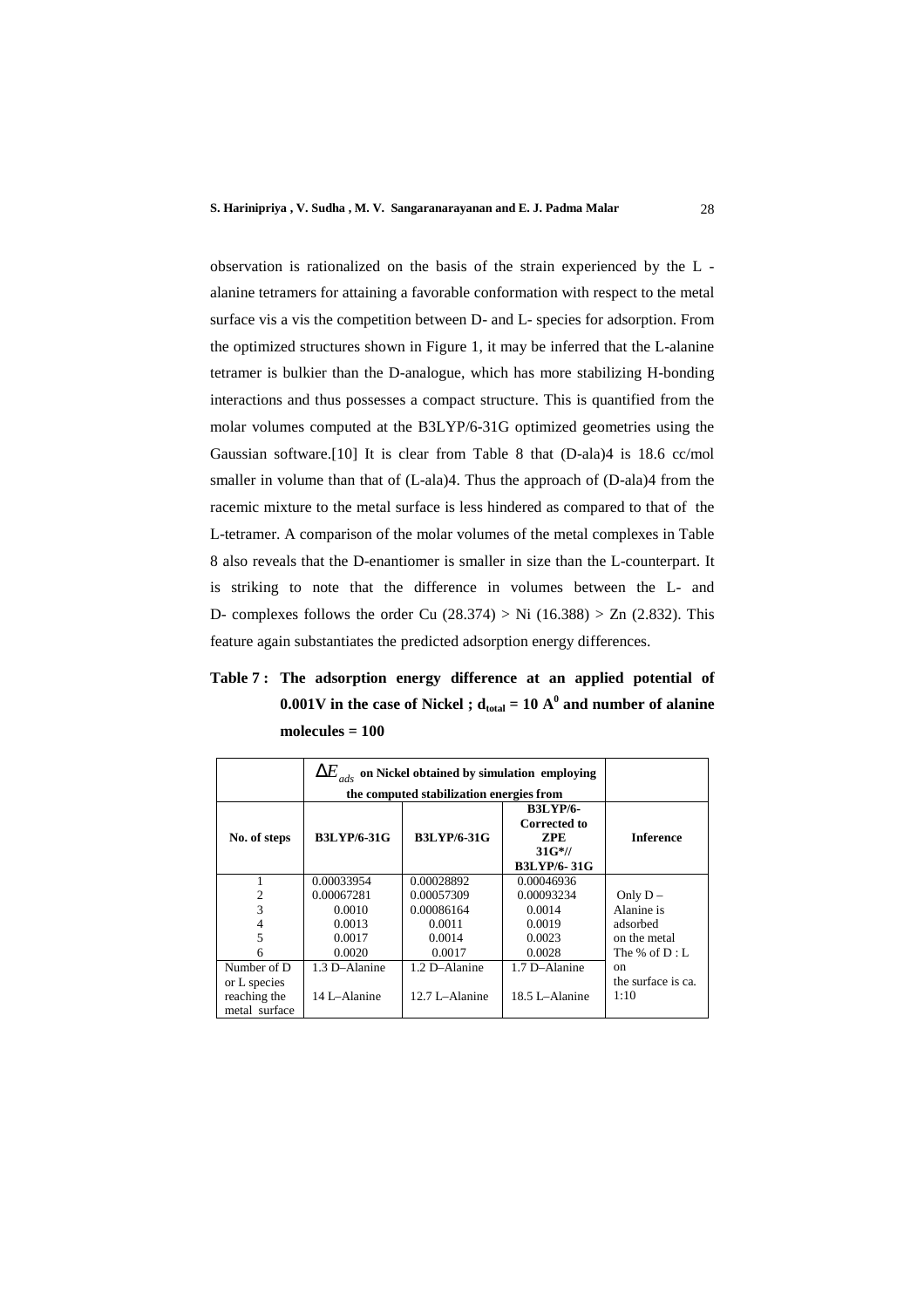| System                                   | Molar volume |  |  |
|------------------------------------------|--------------|--|--|
|                                          | cc/mol       |  |  |
| $(D$ -ala) <sub>4</sub>                  | 253.702      |  |  |
| $(L$ -ala) <sub>4</sub>                  | 272.152      |  |  |
| $(D$ -ala) <sub>4</sub> Ni <sub>2</sub>  | 281.468      |  |  |
| $(L$ -ala) <sub>4</sub> Ni <sub>2-</sub> | 297.856      |  |  |
| $(D$ -ala) <sub>4</sub> $Cu2$            | 280.947      |  |  |
| $(L$ -ala) <sub>4</sub> Cu <sub>2</sub>  | 309.321      |  |  |
| $(D$ -ala) <sub>4</sub> Zn <sub>2</sub>  | 310.294      |  |  |
| $(L$ -ala) <sub>4</sub> Zn <sub>2</sub>  | 313.126      |  |  |

**Table 8. Molar volume (in cc/mol) of the D- and L-enantiomers** 

 The stabilization energies (Table 3) used as input parameters in the present MD simulation analysis were generated by DFT calculations in vacuum. Although solvents are expected to play important role in the stabilization energies and structures of molecules in general, our calculations for the systems under study in water medium using the Onsager model,[25-27] at the B3LYP/6- 31G optimized geometries in vacuum, show only minor changes in the total energies and in the stabilization energies (Table S1 in the supporting information). The difference in stabilization energies in water as well as in vacuum for tetrameric L-alanine amounts to 1.1kcal/mol. Further, the D- and L-complexes of Zn show variations of 1.2 and 2.4 kcal/mol respectively (Table S1). In the remaining systems studied, the difference in the stabilization energies in water and vacuum is much less than 1 kcal/mol. This clearly indicates that the interactions between the solvent water and the solute molecules under study are very small. Thus it is reasonable to assume that the structure in the aqueous solution is very close to that of the corresponding vacuum optimized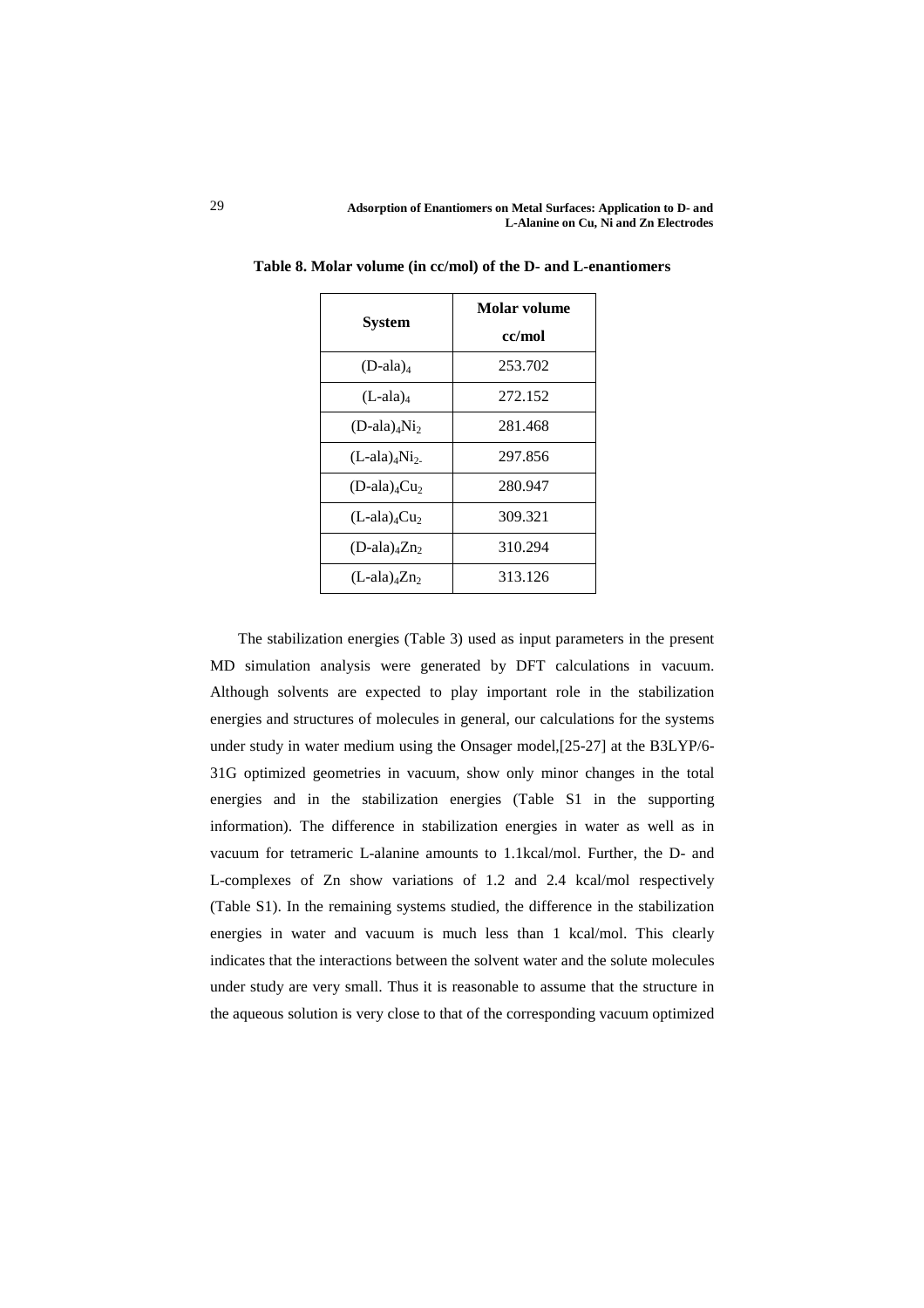structure. Thus, although the role of solvent is not included herein, the insights obtained from the present analysis are expected to be valid in solution also.

# **SUMMARY**

 The stabilisation energies of tetrameric structures of D- and L- alanine molecules at the as well as at Cu, Ni and Zn electrodes were studied using molecular dynamics simulation at B3LYP/6-31G level. These stabilization energies were employed as the input parameters in estimating the adsorption energy difference between D- and L-alanine tetrameric molecules using a novel simulation methodology. This approach, which invokes the energy ratio as the criterion, yields the adsorption energy difference between D- and L- alanine tetramic molecules on Cu, Ni and Zn. This energy difference was found to be consistent with the Umbrella inversion energy for lone pair of electrons on the nitrogen of the amino group. The new simulation technique is demonstrated to provide (i) the amount of each configuration getting adsorbed for a chosen electrode potential and (ii) the identification of the configuration in the case of a racemic mixture.

### **Supporting Information Available**

 Table S1 gives the total energies and zero-point vibrational energies in Hartree for M-M (M being Ni, Cu and Zn), D-alanine monomer, L-alanine monomer, tetramers of D-alanine and L-alanine and the metal complexes of tetramers of D and L alanine molecules. Cartesian coordinates of the optimized geometries at B3LYP/6-31G level are given in Table S2. Tables S3 to S28 contain the step-wise adsorption energy differences between D and L alanine pertaining to Ni, Cu and Zn at 0.001V, 0.01V and 0.1 V for different box lengths (10 Å and 15 Å) and two different number of molecules (100 and 150). The complete listing of the new simulation program for estimating the extent and nature of adsorbing species (in MATLAB 6.2 version) is provided.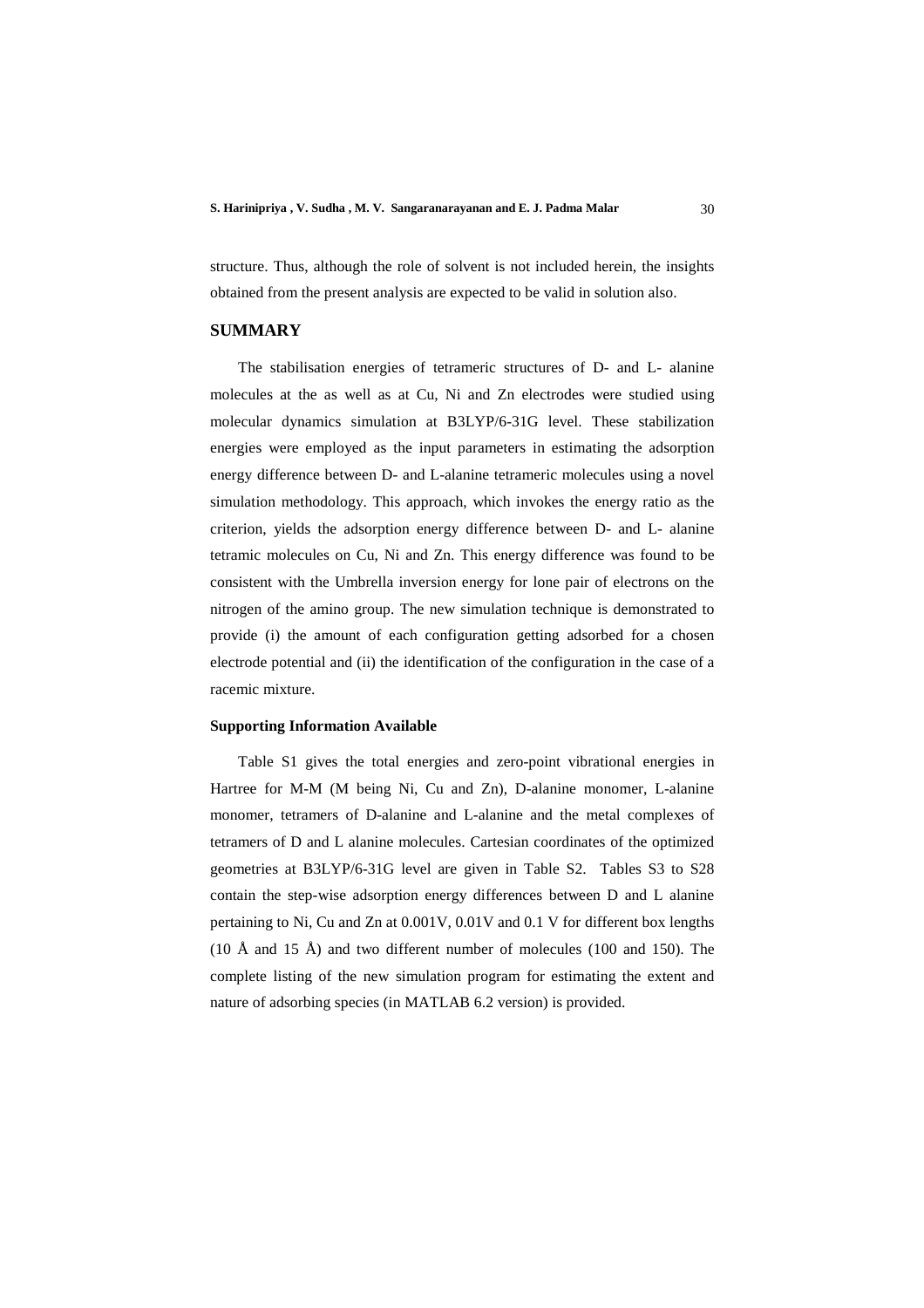# **REFERENCES**

- 1. See for example, A.L.Lehninger, L.D.Nelson, and M.M. Cox, *Principles of Biochemistry*,  $2^{nd}$  edn. (1993), CBS publishers and references therein.
- 2. See for example, P.N. Rylander,; *Catalytic Hydrogenation over Platinum Metals*, NY, Academic Press, (1967).
- 3. S. Lavoie, M.A. Laliberte, P.H. McBreen, *J. Am. Chem. Soc*., **125** (2003)15756.
- 4. S.D. Sholl, *Langmuir*, **14** (1998)862.
- 5. K.R. Paserba, A.J. Gellman, *J. Chem. Phys.* **115** (2001) 6737.
- 6. G. Attard, *J. Phys. Chem. B.*, **105** (2001) 3158.
- 7. J.D. Horvath, A.J. Gellman, *J. Am. Chem. Soc*., **123** (2001) 7953.
- 8. X. Zhao, Hao Yan, R.G. Zhao, W.S. Yang, *Langmuir* **19** (2003)809.
- 9. A.D. Becke, *J. Chem. Phys*. **98** (1993)5648; C. Lee, W. Yang, R.G. Parr, *Phys. Rev. B* **37** (1988) 785. 10. M.J. Frisch, G.W. Trucks, H.B. Schlegel, G.E. Scuseria, M.A. Robb, J.R. Montgomery, Jr, T. Vreven, K.N. Kudin, J.C. Burant, J.M. Millam, S.S. Iyengar, J. Tomasi, V. Barone, B. Mennucci, M. Cossi, G. Scalmani, N. Rega, G.A. Petersson, H. Nakatsuji, M. Hada, M. Ehara, K. Toyota, R. Fukuda, J. Hasegawa, M. Ishida, T. Nakajima, Y. Honda, O. Kitao, H. Nakai, M. Klene, X. Li, J.E. Knox, H.P. Hratchian, J.B. Cross, V. Bakken, C. Adamo, J. Jaramillo, R. Gomperts, R.E. Stratmann, O. Yazyev, A.J. Austin, R. Cammi, C. Pomelli, J.W. Ochterski, P.Y. Ayala, K. Morokuma, G.A. Voth, P. Salvador, J.J. Dannenberg, V.G. Zakrzewski, S. Dapprich, A.D. Daniels, M.C. Strain, O. Farkas, D.K. Malick, A.D. Rabuck, K. Raghavachari, J.B. Foresman, J.V. Ortiz, Q. Cui, A.G. Baboul, S. Clifford, J. Cioslowski, B.B. Stefanov, G. Liu, A. Liashenko, P. Piskorz, I. Komaromi, D.J. Martin, Fox, T. Keith, M.A. Al-Laham, C.Y. Peng, A. Nanayakkara, M. Challacombe, P.M.W. Gill, B. Johnson, W. Chen, M.W. Wong, C. Gonzalez, J.A. Pople, Gaussian 03, Revision B.03, Gaussian, Inc., Wallingford CT, (2004).